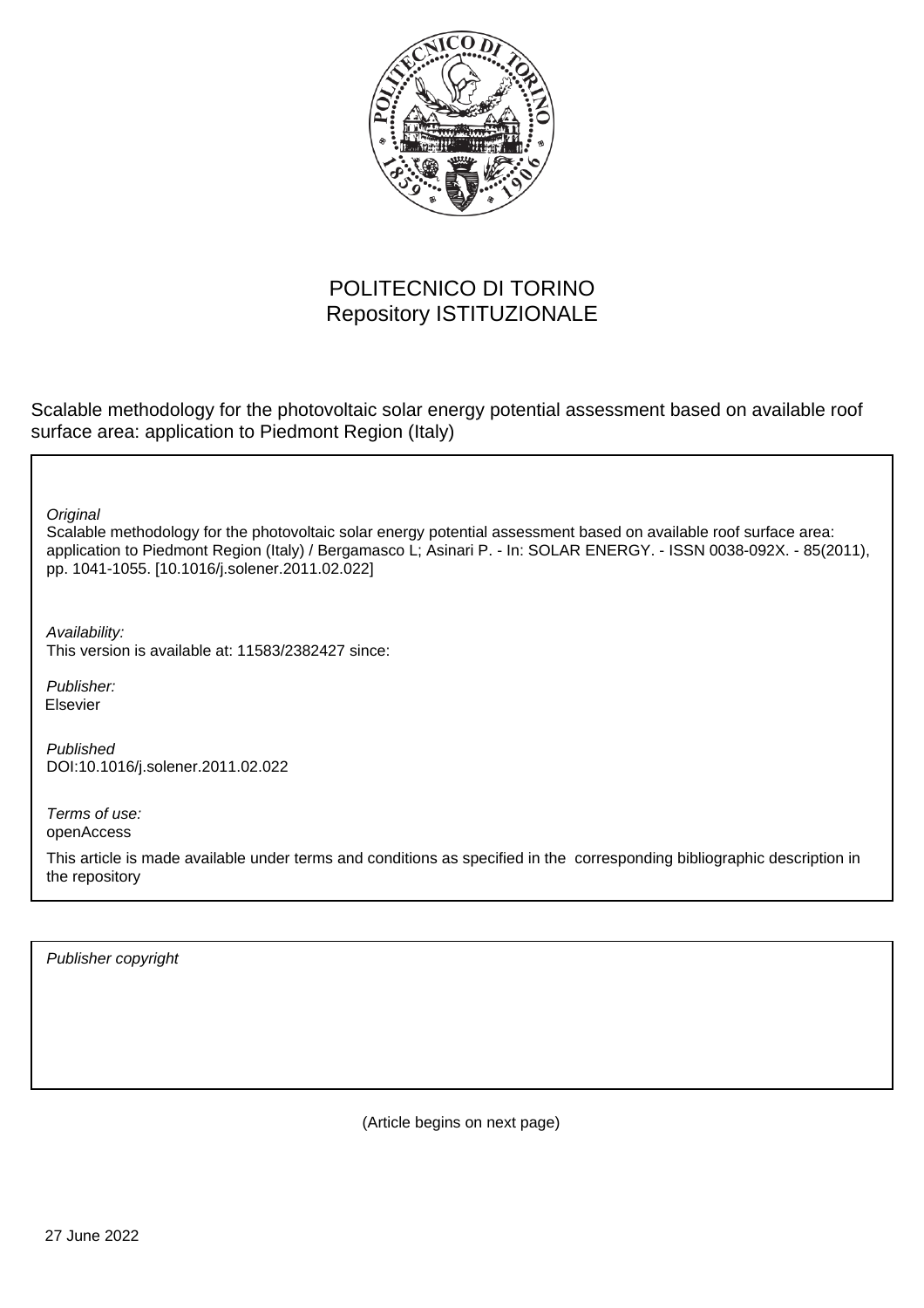# Scalable methodology for the photovoltaic solar energy potential assessment based on available roof surface area: application to Piedmont Region (Italy)

Luca Bergamasco, Pietro Asinari

*Department of Energetics, Politecnico di Torino, Corso Duca degli Abruzzi 24, Torino, Italy*

## **Abstract**

During the last few years the photovoltaic energy market has seen an outstanding growth. According to the new Directive on renewable energies of the European Commission (2009/28/EC), the European Union should reach a 20% share of the total energy consumption from renewable sources by 2020. The national overall targets impose for Italy a 17% renewable share: in case of failure the gap would be filled by importation of renewable energy from non-UE countries. The abitious national targets and thus the continuously increasing interest on renewable fuels, require simple but reliable methods for the energy potential assessment over large-scale territories. Considering roof-top integrated PV systems, the assessment of the PV energy potential passes through the evaluation of the roof surface area available for installations. In the present paper a methodology for estimating the PV solar energy potential is presented, together with its application to Piedmont Region (North-Western Italy). The roof area suitable for solar applications, is calculated through the analysis of available GIS data. The solar radiation maps are taken from the database of the Joint Research Centre of the European Commission. Different solar energy exploitation scenarios are proposed with the relative perspective results and confidence interval. Further developments and applications of the presented methodology are finally discussed.

*Keywords:* Photovoltaic; Roof-top PV systems; Renewable Energy; GIS

#### **Nomenclature**

| N             | <i>Number of</i> [-]                                                 |
|---------------|----------------------------------------------------------------------|
| S             |                                                                      |
| P             | Population $[-]$                                                     |
| D             |                                                                      |
| $\mathcal{C}$ | <i>Coefficient</i> $[-]$                                             |
| $\eta$        | <i>Efficiency</i> [-]                                                |
| $\mu$         | Exp. distribution rate parameter $\ldots$ [-]                        |
| H             | Global solar irradiation $\ldots \ldots \ldots$ [Wh/m <sup>2</sup> ] |
| $\tau$        | <i>Temperature</i> $\lceil \, \degree \mathbb{C} \, \rceil$          |
|               | Electric energy potential [Wh]                                       |

#### **Subscripts & Superscripts**

|       | inhab Inhabitants     |
|-------|-----------------------|
| m     | Mean                  |
| tot   | Total                 |
| avail | Available             |
| hui   | <b>Building</b>       |
| res   | Resident, residential |
| ind   | Industrial            |
| mun   | Municipality          |

*mod Module amb Ambient MC Mono-crystalline PC Poly-crystalline T F Thin Film* **Abbreviations** *GIS Geographic Information System BIPV Building integrated PV system EEA European Environment Agency CTRN Numerical Technical Regional Map V MAP Vector Map DEM Digital Elevation Model*

*pro Province pop Population*

- *ES RA European Solar Radiation Atlas*
- *IS T AT National Institute for Statistics*
- *HVAC Heating Ventil. and Air Cond. systems*
- *S TC Standard Test Conditions*
- *AM Air mass coe*ffi*cient*

*Preprint submitted to Solar Energy December 23, 2010*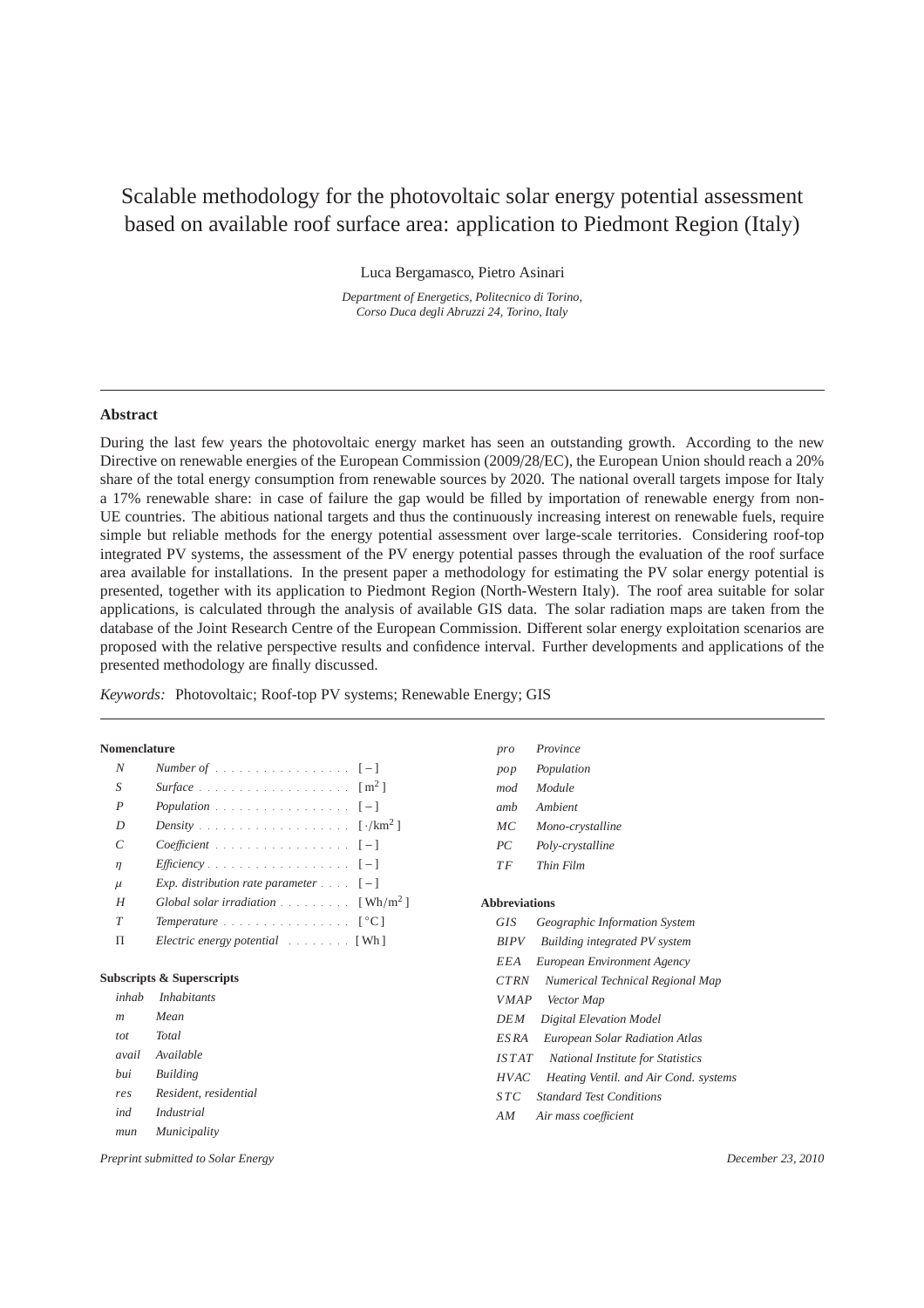## **1. Introduction**

The interest on renewable energies is growing day by day, as fossil fuels become always more expensive and difficult to find. Furthermore, the latest environmental disasters caused by the oil drilling and transportation, have further focused the attention of the entire world on the risks connected to fossil fuels. In the last April 2010, the explosion and sinking of the *Deepwater Horizon* oil rig in the Gulf of Mexico, and the start of the subsequent massive oil leak, is a clear example. During the last years, many attempts have been made to contain and control the scale of the environmental disasters, but the common sensation that fossil resources are "rapidly" going towards the end is widespreading. One of the most interesting, among the *"green resources"*, is the solar energy. The employment of the solar radiations has a wide range of applications, nevertheless the interest of solar engineering is mainly focused on thermal processes and photovoltaic applications. Particularly, taking into account the photovoltaic solar energy conversion, the building-integrated PV systems (BIPV) hold an important slice of the energy market (besides other common applications, i.e. *PV farms*). Integrated systems should be in general preferred to massive installations, for a rational use of the natural resources. In Italy, the continuous and uncontrolled installation of PV farms over the territory (highly profitable due to the economic incentives (Conto Energia 2010, [1])), is indeed jeopardizing the natural landscape and occupying more and more agricultural terrains. The increasing rate of these installations and the subsequent consequences are drawing the attention of the public opinion and are cause of alarm. In Italy, the large exploitation of the solar energy is at the beginning and actually there exist no regulation of the PV installations. The number of installations in Piedmont is growing insomuch as in July (2010) the Regional Council has approved a draft law to regulate the land use and to accommodate photovoltaic systems on the ground (Regional Council of Piedmont website [2]). This moratorium against the photovoltaic disfiguring, has been thought to either regulate the installations and promote the BIPV systems. The energy policy of the actual administration indeed foresees to motivate the installations on buildings or anyhow on already compromised marginal areas.

The incentive to the large scale utilization of building integrated modules however supposes the knowledge of the technical and economic territorial potential. Several works have been carried out on building integrated PV system installations (Castro et al. [3], Sorensen [4]), but generally the available roof surface area is assumed to Mono-crystalline Poly-crystalline Thinfilm



Integrated Partially-integrated Non-integrated



Figure 1: (color online) Subdivision of the electric power production [%] by different module technology (a) and different systemintegration (b) over Piedmont Region in 2009 [10].

be an input. Furthermore, the detail of the available surface for PV installations is the *built-up area*, evaluated through maps of the land use (i.e. Corine Land Cover, of the European Environment Agency (EEA website [5])). This lack of methodology for the assessment of the available roof surface area, has been partially filled by some recent papers. A first scalable methodology for the roof surface assessment based on crossedprocessing and sampling of various GIS data has been proposed together with its application to Spain in 2008 (Izquierdo et al. [6]). Very recent papers discuss similar methodologies and their relative applications to different geographical regions (Kabir et al. [7], Wiginton et al. [8]). The increasing literature on the topic reveals the growth of interest for the widespread exploitation of the solar power by means of building-integrated systems.

In Italy, in 2009, the total electrical energy consumption has been of about 320 TWh ([9],[10]), on the other hand the total production has been of about 275 TWh, corresponding to a 14% deficit ca. The paucity of the production has been balanced through importation from abroad. The Piedmont Region in 2009 has seen a production of 24.5 TWh ca. against a demand of 26 TWh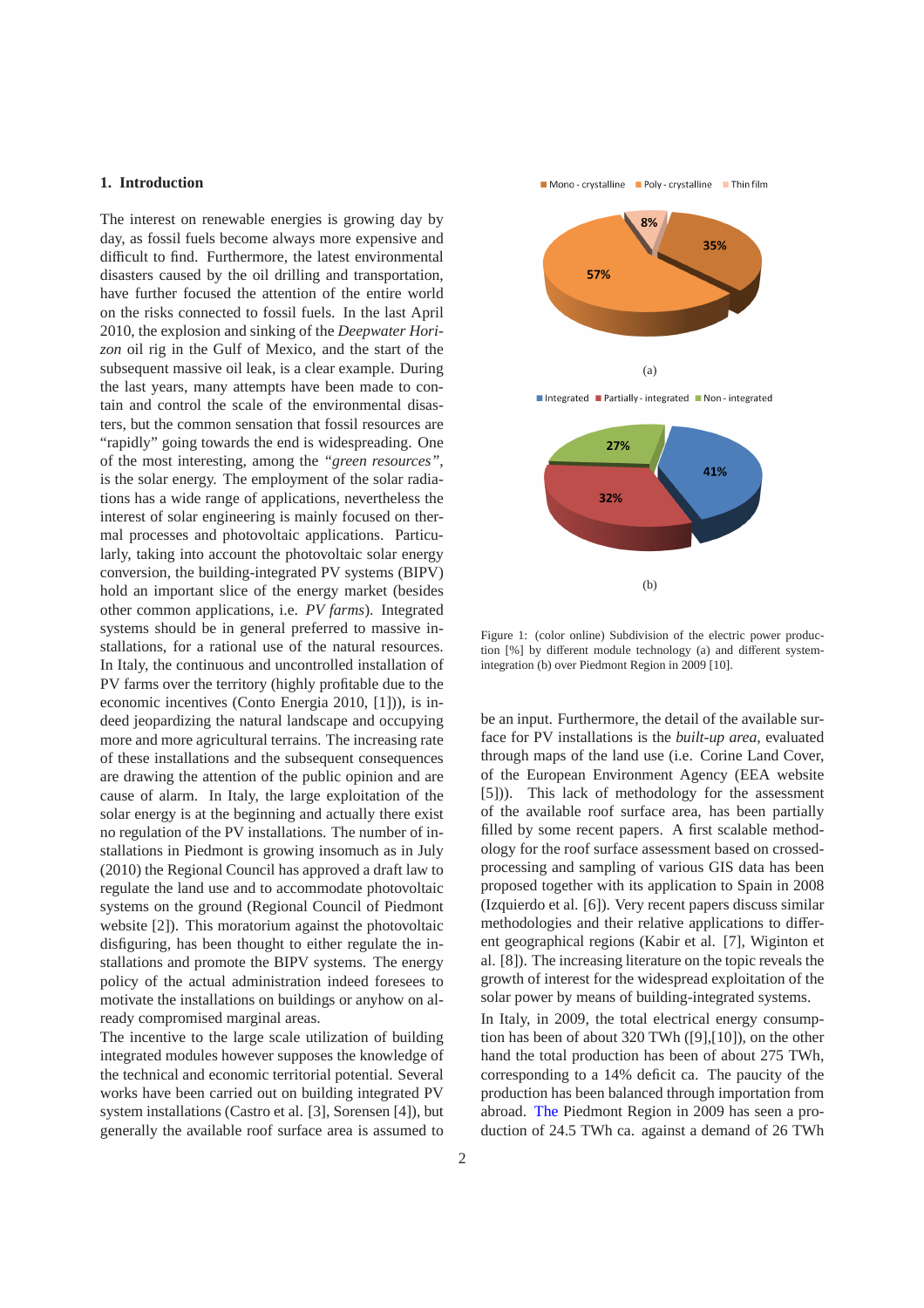ca. (deficit of 6% ca.). Considering only the photovoltaic production, Piedmont produced 50.2 GWh, corresponding to 7.5% ca. of the total photovoltaic production in Italy. The energy production is subdivided on different module technologies and different kind of installations/integration<sup>1</sup> (Fig. 1(a), 1(b)). It is important to notice that in Piedmont, the number of installations and the installed power in 2009 has been more than twice that of  $2008$  (respectively  $+118\%$  and  $+149\%$ ), [10].

The present paper deals with the PV solar potential assessment over the Piedmont region through the evaluation of the roof surface available for grid connected building-integrated PV installations (BIPV). For the sake of clearness, we remind that the term BIPV generally refers to either roofs and facades, in the paper we use it to refer to roof-top integrated PV systems only. The work is organized as follows: the general outlines of the methodology are first presented. Subsequently, the procedure for the assessment is discussed in detail together with the various data processing. The results are presented progressively: from the municipal to the regional scale. Different scenarios for the solar energy exploitation are presented together with their confidence interval and finally, the conclusions on the present work are drawn and perspective developments of the methodology are proposed.

## **2. Methodology**

The assessment of the photovoltaic solar energy potential requires the evaluation of the *physical potential* (useful solar radiation), *geographical potential* (roof surface available) and *technical potential* (PV system efficiency). The estimated theoretical PV potential is achieved proceeding through a hierarchical assessment methodology (Fig. 2). Generally, in large scale analysis like this, a certain level of approximation has always to be accepted, thus the effort is to be done to contain the errors as much as possible, in order to achieve reliable results. The evaluation of the various potentials requires to take into account a wide range of different parameters. In the present study, it has been decided to counter the risk of misleading results evaluating different scenarios for each uncertainty, in a sort of parametrical study. The initial stage of the analysis, corre-



Figure 2: Scheme of the hierarchical methodology: the assessment foresees the estimation of the physical, geographical and technical potential (energy exploitation). The theoretical PV potential is achieved aggregating the data obtained through the various levels.

sponding to the collection of the various data is of fundamental importance as the accuracy of the final results depends in great measure on the precision of the original data (as well as on the accuracy of the analysis and on the number of affecting parameters taken into account). A review of the available data necessary for the analysis has allowed an overview on the maximum precision achievable and on the sources of the various data types. As regards the solar radiation data, it has been decided to refer to the maps provided by the Joint Research Centre of the European Commission, [17] (freely available for public use). The geographical and cadastral analysis relys on the Numerical Technical Regional Map of Piedmont CTRN (Carta Tecnica Regionale Numerica). The update of the sections of the map is different over the region, the newest (current) version presents updates from 1991 to 2005, but this is actually the most precise territorial data available and suitable for a large scale processing. For the sake of clarity, it has to be told that in Italy, all the cadastral data are held at the municipal level by the local cadastres. There have not been unification of the cadastral data at higher level until now and furthermore, all the data have not been computerized yet. There are nevertheless some projects, currently ongoing, aiming to digitalize and associate the cadastral data to the numerical maps. Such a document would allow the possibility to have all the cadastral informations associated to the entities present in the numerical maps (i.e. height of buildings, number of resident persons per building, etc.).

All the analysis on the maps are performed in a commer-

<sup>&</sup>lt;sup>1</sup>The level of integration of the PV modules is generally referred to three main typologies: *non-integrated*, for ground-mounted systems (i.e. PV farms), *partially-integrated* if the systems are installed on buildings by means of additional structures, *integrated* if the modules are intalled directly on building features (i.e. roofs, façades).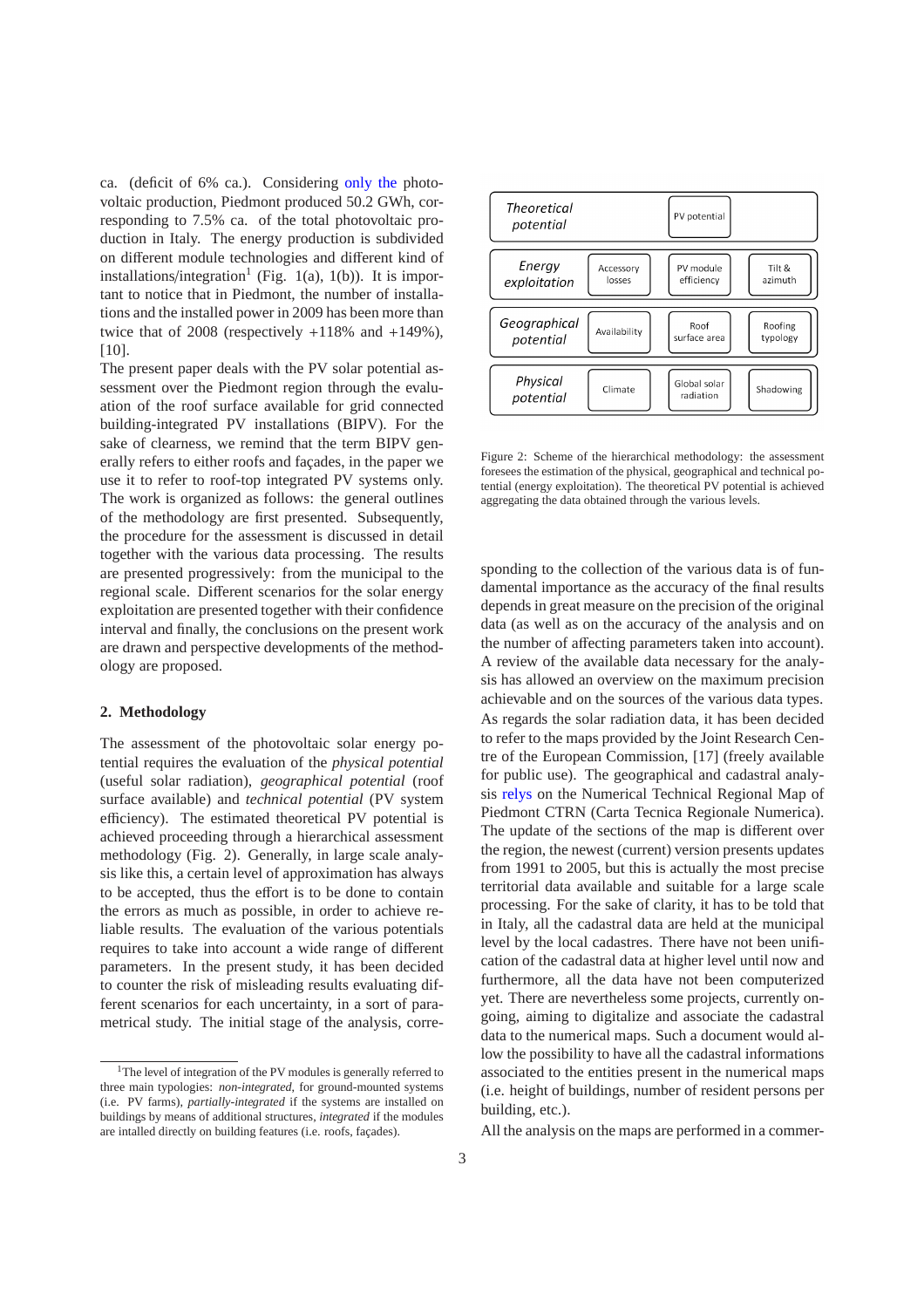cial GIS software, ESRI ArcGIS 9.3. The data is successively exported for the processing, which has been performed in MATLAB.

#### *2.1. Solar radiation data*

The solar radiation maps for Europe are freely available on the website of the Joint Research Centre (JRC) of the European Commission, [17]. The solar radiation database has been developed from the climatologic data available in the *European Solar Radiation Atlas, ESRA* (ESRA website [16]), homogenized for Europe. The algorithm used to build the database, accounts for beam, diffuse and reflected components of solar irradiation. Basically, the irradiation is computed by integration of the irradiance values measured at imposed time intervals during the day. For each time interval the effect of sky obstruction (shadowing by local terrain features) is computed by means of the Digital Elevation Model (DEM). For the sake of completeness, the calculation steps in the construction of the model are briefly reported hereafter, for the details on the algorithm refer to M. Šúri et al.  $([11])$ , M. Šúri and Hofierka  $([12])$ , M. Šúri et al.  $([13])$ . The model has been developed through the following steps:

- 1. computation of clear-sky global irradiation on a horizontal surface;
- 2. calculation and spatial interpolation of clear-sky index and computation of raster maps of global irradiation on a horizontal surface;
- 3. computation of the diffuse and beam components of overcast global irradiation and raster maps of global irradiation on inclined surfaces;
- 4. accuracy assessment and comparison with *ESRA* interpolated maps.

On the website it is also possible to interrogate an interactive tool, the Photovoltaic Geographical Information System (PVGIS), and to obtain the solar radiation  $(kWh/m^2)$  and the photovoltaic electricity potential (*kWh*) in a certain location (and for an assigned installed peak power), calculated on the basis of the desired parameters (i.e. module technology, mounting options, tracking options, etc.). The utility provides daily and monthly mean values and the yearly sum. The database has already been used to analyse regional and national solar energy resource and to assess the photovoltaic (PV) potential in European Union member states (Marcel Šúri et al.,  $[14]$ ). For the purpose of the present study, in order to obtain the solar radiation data at the municipal detail, the raster maps are the most suitable tool. Among the available maps on the website, the following are taken into account in the present paper:



Figure 3: (color online) Yearly sum of global irradiation on the Piedmont region [*kWh*/*m* 2 ]. The colors refer to the mean global radiation per municipality. These values are the interpolated among all the cellvalues of the solar radiation map falling within the municipality.

- yearly sum of global irradiation on optimallyinclined surface (*kWh*/*m* 2 );
- optimum inclination angle of equator-facing PV modules to maximise yearly energy yields (◦ ).

The raster maps are in format ESRI ascii grid, and the original map projection is geographic, ellipsoid WGS84. The rasters cover the extent within the following bounds: North 72◦ N, South 32◦30' N, West 27◦ W, East 45◦ E. Each map consists of 474 rows and 864 columns, for a total of 409536 cells. The grid cell size has a resolution of 5 arc-minutes (corresponding to 0.083333°), obtained aggregating the original data with 1 km resolution. All the raster maps have been vectorized, overlayed to the Piedmont numerical map and clipped by the regional borders (Fig. 3). Each data layer (solar radiation and optimum inclination angles) has been joined to the Piedmont vector map assigning to each municipality the corresponding property. Particularly, the interpolated value of the pixels within the municipality is taken.

#### *2.2. Territorial analysis*

The CTRN of the Piedmont Region is a vector map (*VMAP*), consisting of 70 *"sheets"* in scale 1:50000 ob-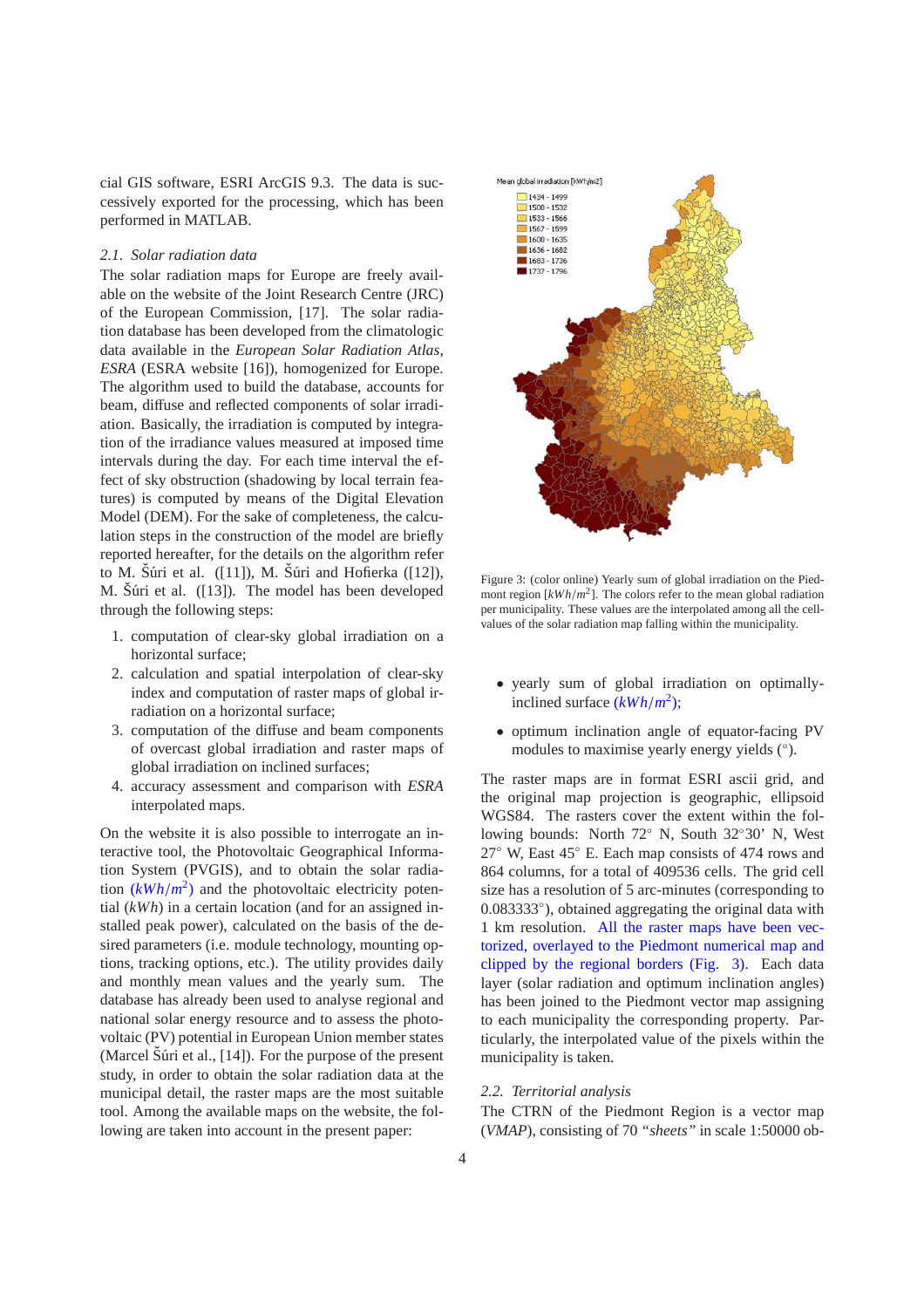

Figure 4: (color online) Comparison of the Piedmont numerical map (a) with the *Google Earth*™ image (b) for the same location. The snapshots show a view of Politecnico di Torino and neighborhood. In the view from the numerical map (a) it is possible to see the edge where two sections have been merged.

tained from the digitalization of the original CTR paper map and geo-referenced in WGS84/UTM (ellipsoid/projection type). Each sheet is divided into 16 *"sections"* in scale 1:10000, for a total of 1120 sections. The sections are distributed in the form of compressed archives, for a total data size of 21 GB ca. (subdivided in 45 CD-roms). The formats available are: *e00* format, an ESRI proprietary format to be used by means of GIS sofware, *dxf* format for AutoDesk, ESRI *shape3D* (this last only for the Dora river basin, until now). In the present work the *e00* format is used. All the 3191 *e00* files have been filtered and extracted from the CDroms for the processing, the actual size of the compressed data is 9.6 GB ca. All files have been extracted to *coverages*. The coverage is a file containing multiple sub-files for points, lines and polygons. The sub-files have been filtered and, for our purpose, only those containing polygons have been selected. These files have then been converted to the most common *shp* file-type. This latter format, the *shapefile* is a *meta-data* format, which is able to store multiple informations for the same object. It is organized into geometries, which are georeferenced polygons called *entities*. Each entity corresponds to an object, such as buildings, roads, rivers, etc. Each polygon stores a certain quantity of available informations, as for example its area and perimeter or its intended use. The storage of informations is achieved by means of at least three interconnected files (in this case there is a fourth optional file):

- *shp* file, geometries:
- *shx* file, indexes of the geometries;
- *dbf* file, attribute database;
- *prj* file, reference system (optional).

The *shp* files have then been merged and organized in a *file geodatabase*, a new ESRI compressed database format for large scale analysis. The data size at this point is 4 GB ca. Now it is possible to work and perform the analysis on the shapefiles of the entire region. The map can be directly interrogated and several studies can be performed. It is possible to filter or select entities by attributes or intended use, for instance. The strategy of the present study is to assess the roof surface area available for intallations per municipality. The municipality is indeed considered the smallest unity for the analysis. In order to associate each polygon to its administrative domain, a new shapefile containing the polygons representing the administrative limits of the municipalities has been layed upon the Regional map (obviously according to the same geo-referenced coordinate system and projections). In this way it has been possible to associate each entity of the CTRN to the municipality it belongs to. The association has been performed on the basis of the spatial location of the polygons. The criteria foresees that a polygon is associated to the relative municipality only if it falls completely inside. If a polygon falls in more than one administrative limit, the polygon is associated to the first municipality encountered by the algorithm. Another possible criteria could have been to associate a polygon to the municipality where the most of the area falls into. In both cases an error occurs, because it should be kept in mind that: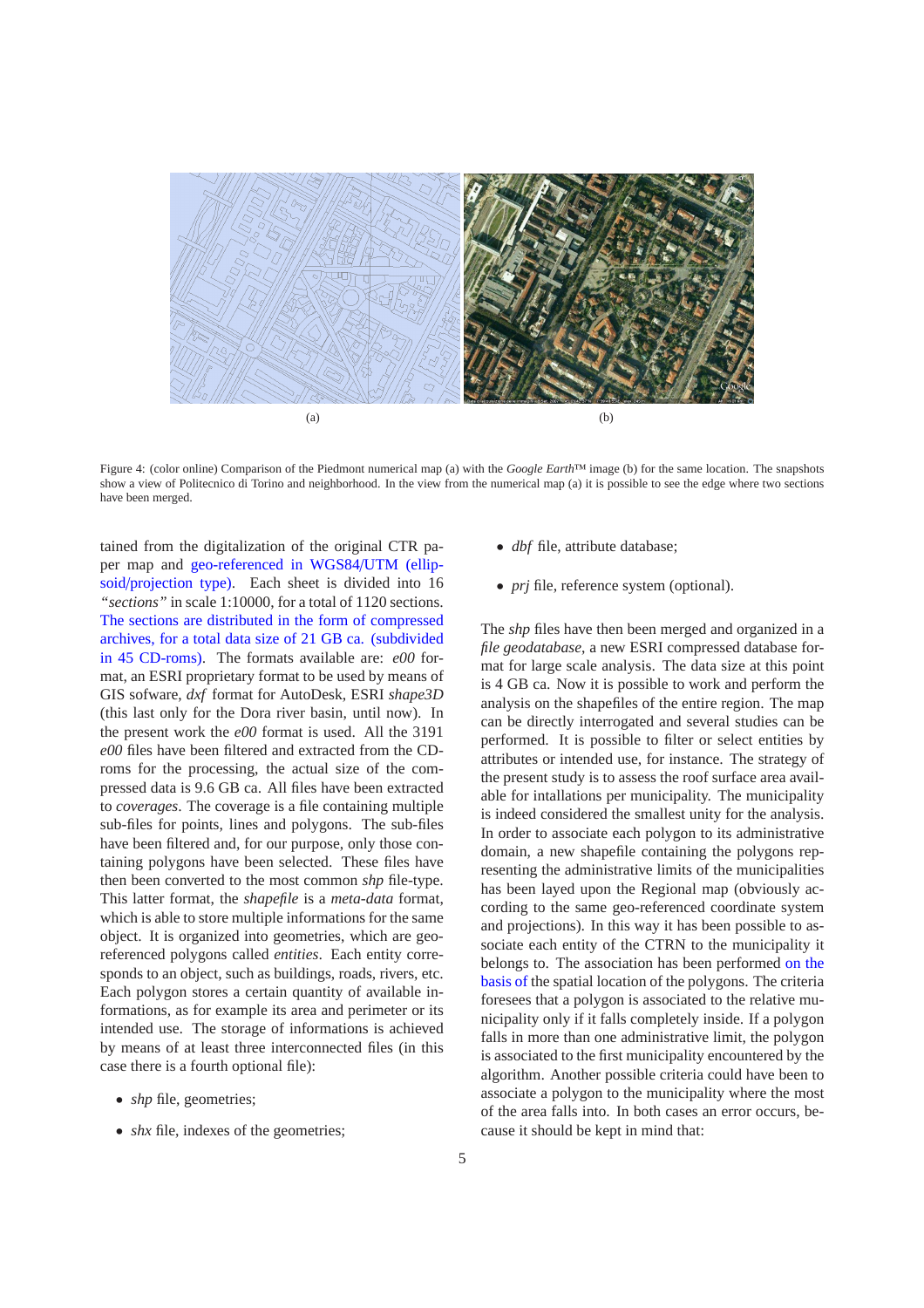- the shape of the polygons representing the administrative limits is slightly simplified;
- an ambiguous building (falling on the administrative limit), in the reality, is not necessarily assigned to a certain municipality only on the basis of its spatial location;
- the obtained data cannot be verified, as neither the local administrations nor the cadastre, systematically provide this kind of informations.

The entity of the error due to the association algorithm will be discussed in the section dedicated to the methodologic uncertainties. After the association of the polygons to the municipalities, the entities have been filtered to calculate the number of residential and industrial buildings per municipality and the total roof surface area available. For the sake of clarity, a brief clarification on the use of the term "building" is mandatory: in the paper this term refers to a polygon characterized by a certain intended use (i.e. single or groups of adjacent residential or industrial structures).

### *2.3. Residential and industrial roofing*

The total roof surface area computed in the previous section, relys on the complete cartographical dataset of the entire region, namely it can be assumed to be errorless. The evaluation of its effective available share however, requires the introduction of empirically found cutting coefficients. The lack of informations on the roofing properties indeed, imposes the assumption of a representative roofing typology and its empirical analysis based on the visual inspection of *Google Earth*™ images. In the following paragraphs the residential and industrial roofings are treated separately.

## *2.3.1. Residential*

In Italy, especially in the north, the most employed roof typology is the double-pitched (in the southern regions flat roofs are also common). Here we assume that the representative residential roofing typology over the Piedmont Region is double-pitched (Fig. 5(a)). The slope of the pitch is usually calculated according to the maximum theoretical snow-load (besides the roofing material). The slope of the roofs is indeed steeper in the mountains. In Piedmont the slope of the pitches can be assumed to range between 30 and 45% (17 to 24◦ ca.). This consideration allow to calculate the effective roof surface area. It should indeed be noticed that the building areas extrapolated from the CTRN are the 2D projections of the real roof surface. These areas are



Figure 5: Schematic example of the representative roof typologies for residential and industrial buildings in Piedmont with roof-top integrated PV installations (a). Definition of the *tilt* and *azimuth* angles for PV applications (b).

hence supposed to be corrected by their own slope. We assume a characteristic inclination angle for residential roofing of  $20° (\theta_{res} = 20°)$ , and correct the area by a  $cos(\theta_{res})$  factor.

In the present paper it has been also decided to consider the installation of the modules only on one of the two pitches of each roof (typically the best exposed to the sunlight), which is the most common solution adopted. This consideration leads to decrease the roof surface available per building of 50% (*roof-type coe*ffi*cient*  $C_{RT} = 0.5$ *. Furthermore the roof surface avail*able for installations has been considered to be 70% of the total pitch, considering the space already occupied by chimneys, aerials or windows (corrective *feature coefficient*  $C_F = 0.7$ . Precautionary we consider also that a 10% of the roof surface may not be available because already occupied by solar-thermal systems (corrective *solar-thermal coefficient*  $C_{ST} = 0.9$ ). Another mandatory consideration on the roof area exploitation involves the reciprocal shadowing of the PV module series. In order to avoid the undesirable reciprocal shadowing, a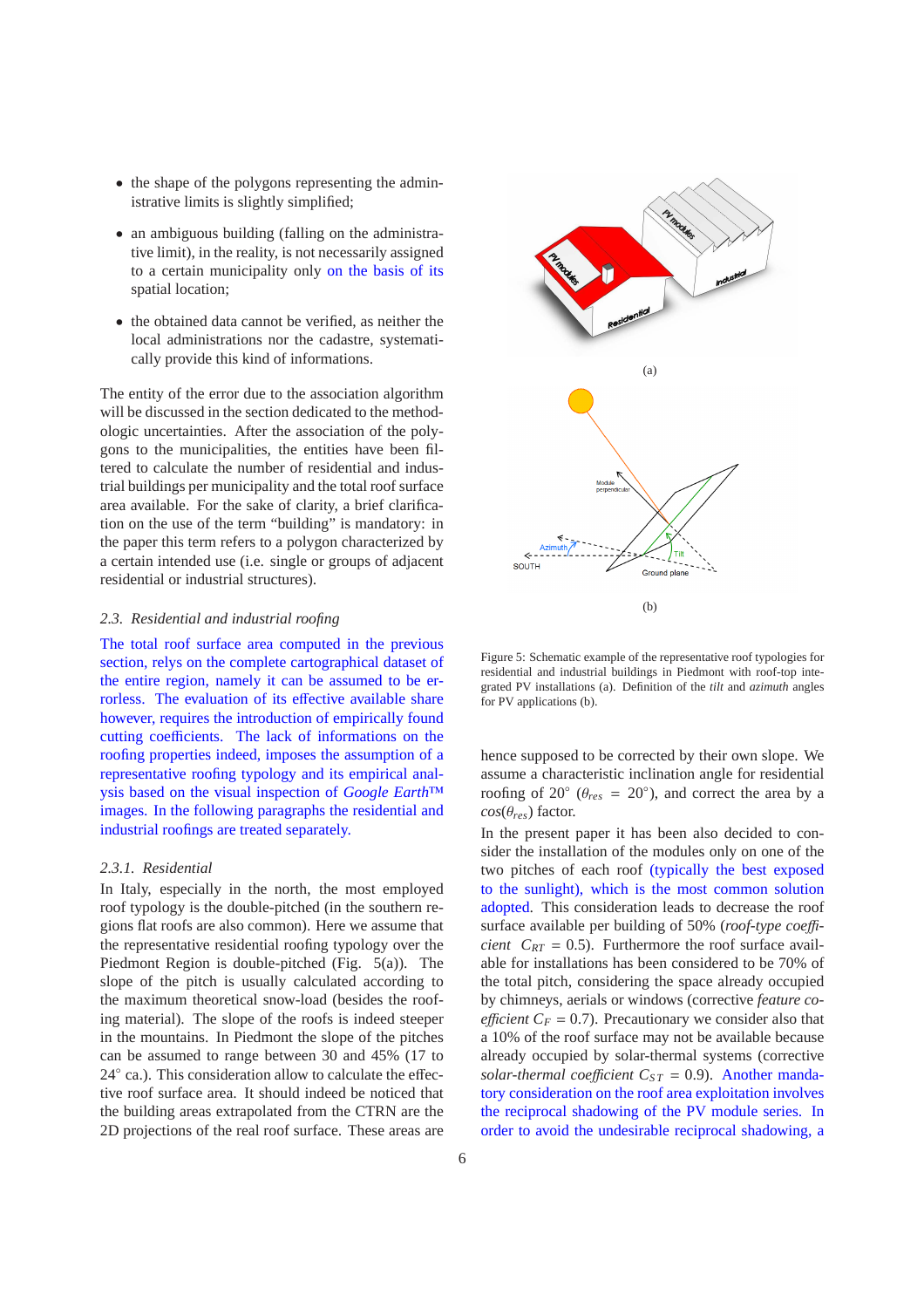Table 1: Summary table of the coefficients and angles of eq. (1). *Rooftype coe*ffi*cient CRT* , *feature coe*ffi*cient CF*, *solar-thermal coe*ffi*cient CS T* , *covering index coe*ffi*cient CCOV* , *shadowing coe*ffi*cient CS H*, *total corrective coefficient*  $C_{TOT}$ . The pitch inclination angle  $\theta$  is 20<sup>°</sup> for residential and 30◦ for industrial roofing.

| Coefficient       | Residential | <i>Industrial</i> |
|-------------------|-------------|-------------------|
| $C_{\mathit{RT}}$ | 0.500       | 0.750             |
| $C_F$             | 0.700       | 0.900             |
| $C_{ST}$          | 0.900       | 1.000             |
| $C_{Cov}$         | 0.450       | 0.450             |
| $C_{SH}$          | 0.460       | 1.000             |
| $C_{TOT}$         | 0.065       | 0.304             |

sufficient gap must be provided among the panels. In order to take into account these gaps, we introduce the *covering index coefficient*  $C_{COV}$  = 0.45, which represent the ratio of module surface divided by the total roof surface available (Lorenzo et al., [15]). The last consideration to be done on the roof surface availability concerns the shadowing produced by other buildings or by the roof itself. The computation of this coefficient would require a 3D city model, namely at least the height of buildings. Despite some projects, currently ongoing, aim to construct such a model for the Piedmont region, at today this kind of data is not available. Having no other informations about the reciprocal shadowing of buildings, we assume for this coefficient the value found by Izquierdo et al., [6], for our representative building typology (RBT), which is 0.46 (*shadowing coe*ffi*cient*  $C_{SH} = 0.46$ .

Considering all the above coefficients, their product yields the total corrective coefficient  $C_{TOT}$  (Tab. 1). The roof surface available is finally calculated by the following equation (1):

$$
S_{\text{roof}}^{\text{avail}} = C_{RT} \cdot C_F \cdot C_{ST} \cdot C_{COV} \cdot C_{SH} \cdot \frac{S_{\text{roof}}}{\cos(\theta_{\text{res}})} (1)
$$

## *2.3.2. Industrial*

The industrial roofing is generally different from that of residential buildings. Despite the roof surface available can still be evaluated by means of equation (1), the different typology impose different values of the corrective coefficients and inclination angle. In particular, we consider that the most common roof typology for industrial applications is the pitched-roofing (Fig. 5(a)), which is perfectly suitable for integrated PV installations. The *roof-type coefficient*  $C_{RT}$  is in this case assumed to be 0.75 (considering a 25% of the roof without sheds), the *feature coefficient*  $C_F$  equal to 0.9 (for chimneys or HVAC systems) and *solar-thermal coe*ffi*cient*  $C_{ST} = 1$  (generally industrial roofing is not used for solar-thermal systems). The characteristic shed inclination angle is assumed to be 30 $\degree$  ( $\theta_{ind} = 30\degree$ ). The integrated system should again be installed by means of proper supports to achieve the optimal tilt angle. The covering index coefficient is equal to 0.45, considering the module series on a single shed and the shadowing coefficient is equal to 1, as industrial buildings are generally isolated. A summary of the parameters used in eq. (1) for the residential and industrial roofing is reported in Tab. (1).



Figure 6: Histogram and fitted exponential distribution of the population density. The mean value is 158 inhab/ $km^2$  ( $\mu = 158$  *inhab*/ $km^2$ ), the maximum is Torino with 6982 inhab/*km*<sup>2</sup> (cut-off point of the x axis at  $1100$  inhab/ $km^2$ ). It is noticeable the strong dispersion of the population. This is mostly due to the scarcely populated montain regions.

#### *2.4. Population*

All the data concerning the population have been taken on the website of the National Institute for Statistics IS-TAT, [18]. Particularly the list of all the Italian municipalities is freely available on the website [19]. The data-sheet provides informations on each municipality: name, ISTAT code, number of resident population and the province each municipality belongs to. The Piedmont Region (total population of 4432571 inhabitants) is divided into 1206 municipalities, organized in 8 provinces: Torino (TO), Vercelli (VC), Novara (NO), Cuneo (CN), Asti (AT), Alessandria (AL), Verbano-Cusio-Ossola (VB) and Biella (BI). A first interesting consideration on the population distribution can be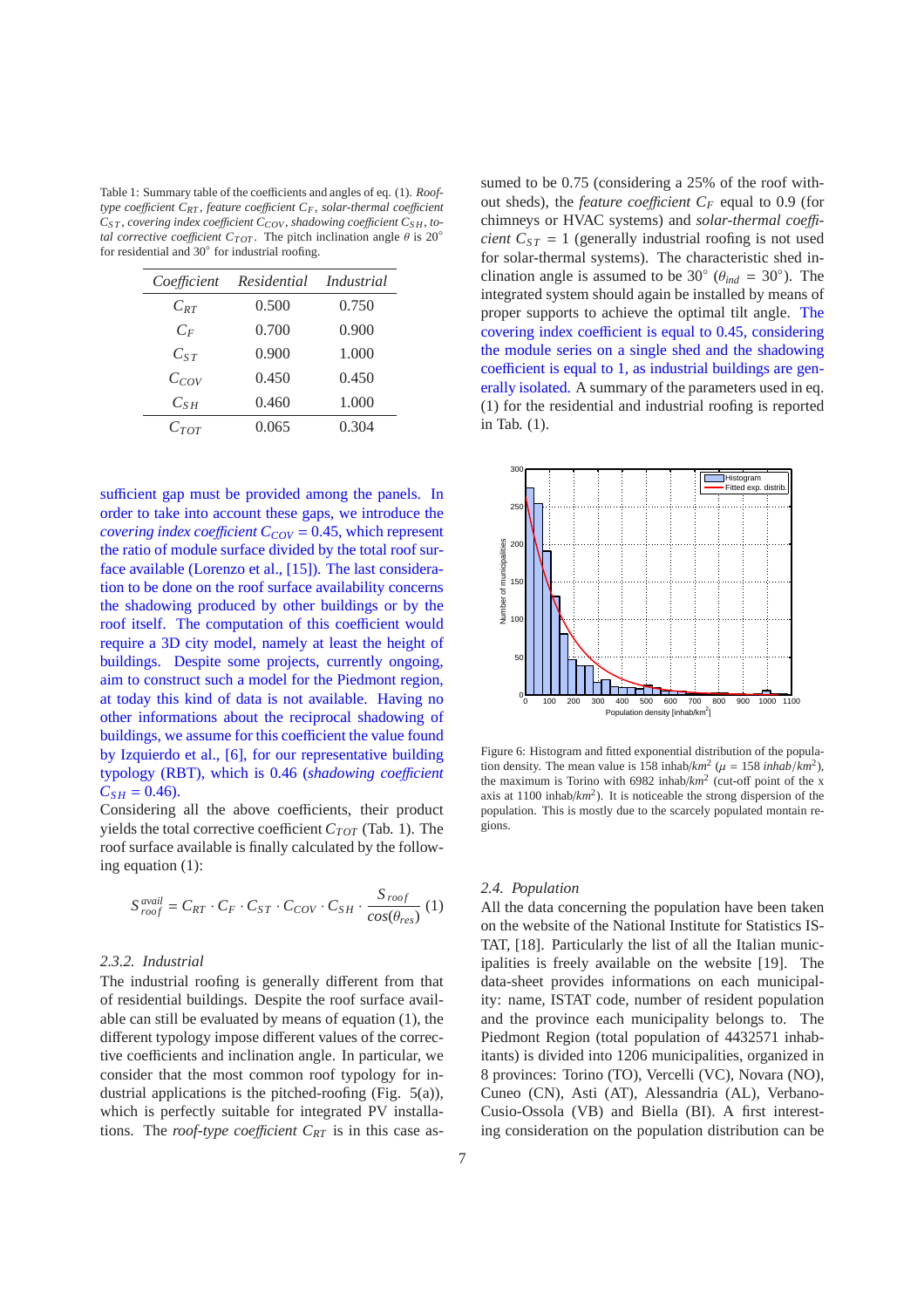drawn: 50% ca. of the total number of municipalities counts less than 1000 inhabitants. The municipalities with more than 50000 inhabitants are only 8, and 1 over 150000 (Torino, with 910000 inhabitants ca.). The mean population density is 158 inhabitants per *km*<sup>2</sup> , the maximum belongs to Torino, with 6982 inhabitants per *km*<sup>2</sup> . It is noticeable that the Piedmont region is characterized by a very high concentration of the population in the main cities (Torino by far over the others). The region presents a strong dispersion of population outside the main cities. This disparity is mostly due to a high number of municipalities located in the mountain region of the Alps which are scarcely populated. Fig. 6 show the histogram and fitted exponential distribution of the population density over the region. For the sake of clarity, we briefly remind the definition of the pdf (probability density function) of an exponential distribution for a sample x (eq. 2):

$$
f(x \mid \mu) = \frac{1}{\mu} \cdot e^{-\frac{x}{\mu}} \tag{2}
$$

#### *2.5. Energy conversion*

At today, the most employed low concentrated PV module technologies are essentially three: *mono-crystalline (single-crystalline)*, *poly-crystalline (multi-crystalline)* silicon and *thin film (amorphous silicon)*. The monocrystalline silicon is the oldest and more expensive production technique, but it is actually the most efficient sunlight conversion technology available. The polycrystalline has a slightly lower conversion efficiency compared to the mono-crystalline, but the manifacturing costs are also lower. The thin film is obtained by vaporization and deposition of the silicon on glass or stainless steel. The production cost of this last technology is lower than any other method, but the conversion efficiency is also low. Generally the PV module manifacturers provide the *nominal peak power* at *Standard Test Conditions* (STC), which means at 1000 *W*/*m* 2 solar irradiance, a module temperature of 25°*C* ( $T_{mod} = 25$ °*C*) and with an air mass  $1.5 \text{ (AM1.5)}^2$  spectrum. At today, the PV module market is extremely dynamic, there is a wide range of technologies (continuously changing) and a multiplicity of declared efficiencies by manifacturers for the various module typologies. For the purpose of the present study, it has been decided to assume the following representative values: mono-crystalline  $\eta_{MC}$  = 15%, poly-crystalline  $\eta_{PC} = 12\%$  and thin film  $\eta_{TF} =$ 6%. It is well known that the efficiency depends on

several factors, such as operating temperature and irradiance. The module temperature in turn should be evaluated considering the ambient temperature, eventual cooling effect of the wind, etc. The evaluation of PV module losses (in no STC) is currently subject of great interest by the technical community, several papers are based this (i.e. E. Skoplaki, J.A. Palyvos [20], T. Huld et al. [21]). The performance of the modules, moreover, undergoes a decrease during the operating years (A.J. Carr, T.L. Pryor [22]).

In the present paper we neglect the efficiency worsening along the module lifetime and assume the losses due to temperature variations and irradiance to be 10%  $(\eta_{TH} = 0.9)$  for all the module technologies. As regards the conversion efficiency, two further important parameters must be taken into account: the module installation angles. If we assume that, given the slope of the pitched-roof, the fixed installation is realized so that the best inclination angle, or *tilt angle* (angle of inclination of the array from horizontal,  $0^\circ$  = horizontal,  $90^\circ$  $=$  vertical, Fig.  $5(b)$ ) is achieved (by means of apposite supports), the solar radiation exploitation is maximized. It should be reminded that an increased tilt will favour the power output in the winter months, which is often desired for solar water heating instead, and a decreased tilt will favor power output in summer months. The optimal installation angle is a mean value, calculated to maximize the yearly energy yield. Another key factor to take into account in order to get the highest energy production from a photovoltaic system within a set geographic area has to do with maximizing the exposure to direct sunlight. It is necessary to avoid shade and expose the modules towards the sun, therefore realizing the module installation according to the best *azimuth angle* (angle of the panel with respect to the south, 0°  $=$  South, Fig.  $5(b)$ ). Considering fixed mounted, integrated PV systems, the installation azimuth should be that of the longitudinal roof axis, which is randomly different from the best (towards the south). In order to evaluate the losses due to the incorrect azimuth angle of the installation, the roof axes should be known. The territorial/cadastral data available at today, do not provide this kind of information. In order to overcome the problem, a corrective coefficient has been introduced, the  $a$ zimuthal efficiency,  $\eta_{AZ}$ . For the given tilt angle, the value of this coefficient varies from 1 for south-facing PV modules to 0.9 for azimuth angles ranging between  $\pm 90^\circ$  (UNI 10349, [23]), namely we assume for this coefficient a value of 0.9 ( $\eta_{AZ}$  = 0.9). Besides all the above mentioned losses, other accessory losses must be taken into account for grid-connected PV systems. Hereby we consider the accessory losses as follows: 3% due to

<sup>2</sup>The air mass coefficient characterizes the solar spectrum after the solar radiation has traveled through the atmosphere.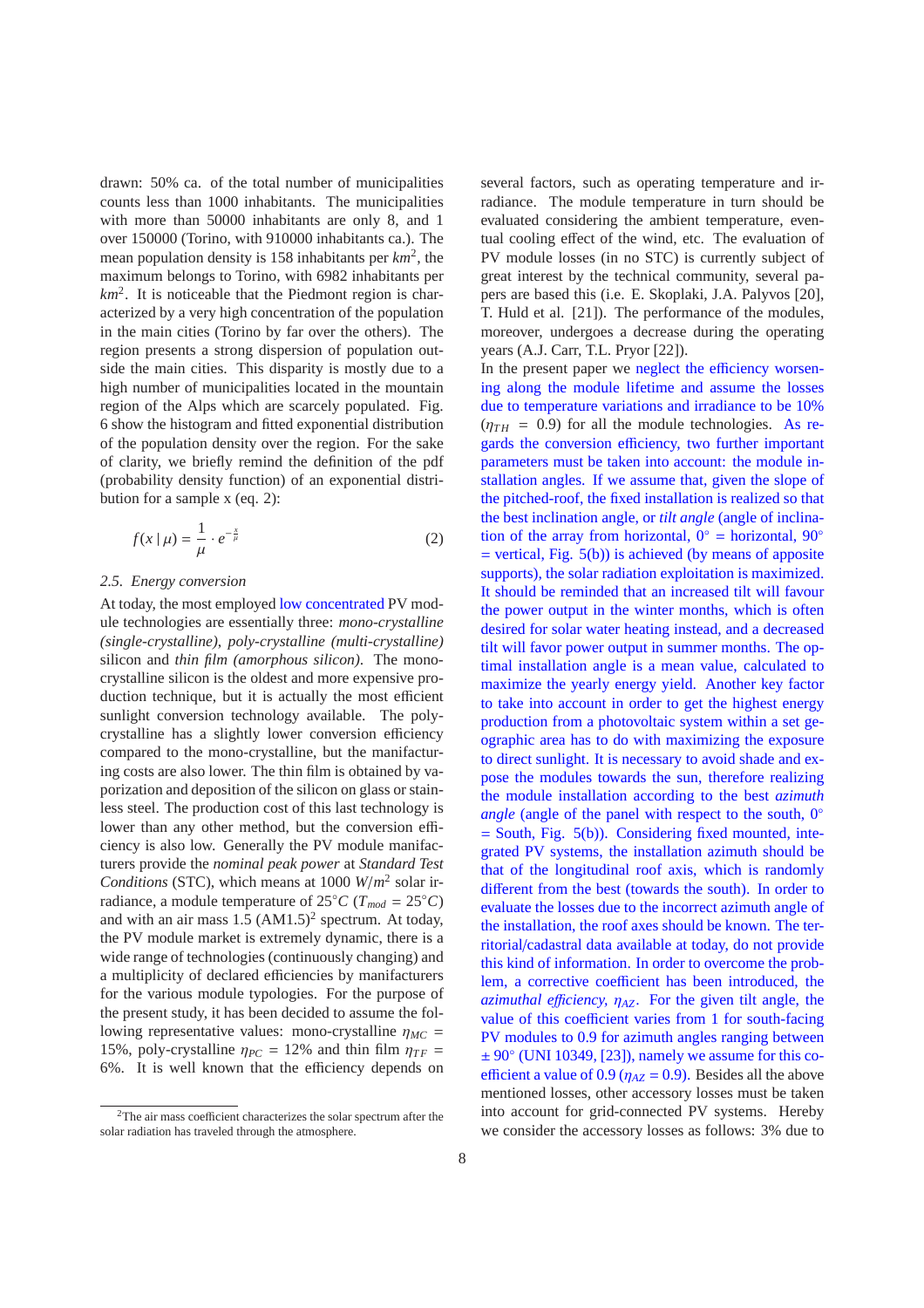Table 2: Summary table of the efficiencies for the various module technologies: MC mono-crystalline, PC poly-crystalline Silicon and TF thin film. Module efficiency  $\eta_{mod}$ , atmospheric efficiency  $\eta_{TH}$ , azimuthal efficiency  $\eta_{AZ}$ , installation efficiency  $\eta_{inst}$  and total system efficiency  $η<sub>TOT</sub>$ .

| η             | МC    | PC.   | TF    |
|---------------|-------|-------|-------|
| $\eta_{mod}$  | 0.150 | 0.120 | 0.060 |
| $\eta_{TH}$   | 0.900 | 0.900 | 0.900 |
| $\eta_{AZ}$   | 0.900 | 0.900 | 0.900 |
| $\eta_{inst}$ | 0.840 | 0.840 | 0.840 |
| Птот          | 0.102 | 0.081 | 0.041 |

reflection of the sunbeams of the array, 1% due to possible dirt or dust on the PV array, 2% due to the DC electric panel, 10% due to the inverter efficiency, for a total installation loss of 16% ( $\eta_{inst} = 0.84$ %). Considering all the above efficiencies, their product leads to the total system efficiency per technology  $(\eta_{TOT})$  (Tab. 2). The PV potential Π is finally calculated by means of the following equation (3):

$$
\Pi = \eta_{mod} \cdot \eta_{TH} \cdot \eta_{AZ} \cdot \eta_{inst} \cdot H_m^{mun} \cdot S_{root}^{avail} \tag{3}
$$

The distribution of the PV module typologies over the Region has been evaluated on the basis of the statistical data of 2009, [10]. The first possible scenario is to consider that in 2010, the total number of available roof surface area would be exploited by different module technology according to the statistical trend of 2009 (Fig. 1(b)). Two alternative scenarios are presented: the cases in which the energy would be exploited by means of the modules with the highest and lowest efficiency.

- scenario A, different module technologies;
- scenario B, mono-crystalline only;
- scenario C, thin-film only.

### *2.6. Electrical energy demand*

The electrical energy demand has been evaluated by means of the public statistical data of 2009 available on the distributor website, [9]. The maximum level of resolution of the available data is the provincial detail. In 2009 the total net electrical energy consumption, that is excluding the electricity used for railway transports, has been of 24560.3 GWh for the whole region, namely 5532 kWh per inhabitant ca. The losses



Figure 7: Net electrical energy consumption [GWh] for province in 2009: Alessandria (AL), Asti (AT), Biella (BI), Cuneo (CN), Novara (NO), Torino (TO), Verbano-Cusio-Ossola (VB), Vercelli (VC)

have been of 1293 GWh increasing the total energy demand to 25853.3 GWh. Torino (TO) is by far the province with the highest consumption (10500 GWh), it required more than twice the energy needed by the second province with the highest consumption, which is Cuneo (CN) with 4403.5 GWh (Fig. 7). In 2009, the total net production of the entire region has been 24399.7 GWh, of which 66 % ca. from thermoelectric sources, 33.7 % ca. from hydroelectric and a negligible part from photovoltaic (0.2 % ca.) and eolic (0.07 % ca.) sources.

## **3. Results**

The analysis has been carried out according to a hierarchical procedure, proceeding from the smallest unity (municipality) towards the regional scale. The presentation of the results follows the same order in the paper.

#### *3.1. Municipal level*

The large amount of data of the municipal detail, does not allow the presentation of the results achieved for the whole 1206 municipalities. The population has been thus divided into classes, according to seven quantiles (Tab. 3). It has been decided to report the numerical results for class 4 (number of inhabitants greater than 5000), which include 134 municipalities and describes 70% ca. of the population. Attached to the present work, the table in Appendix (Tab. 5) reports the numerical results achieved for the municipalities of this last class. The analysis has been nevertheless carried out on all 1206 municipalities. The total number of industrial and residential buildings per municipality has been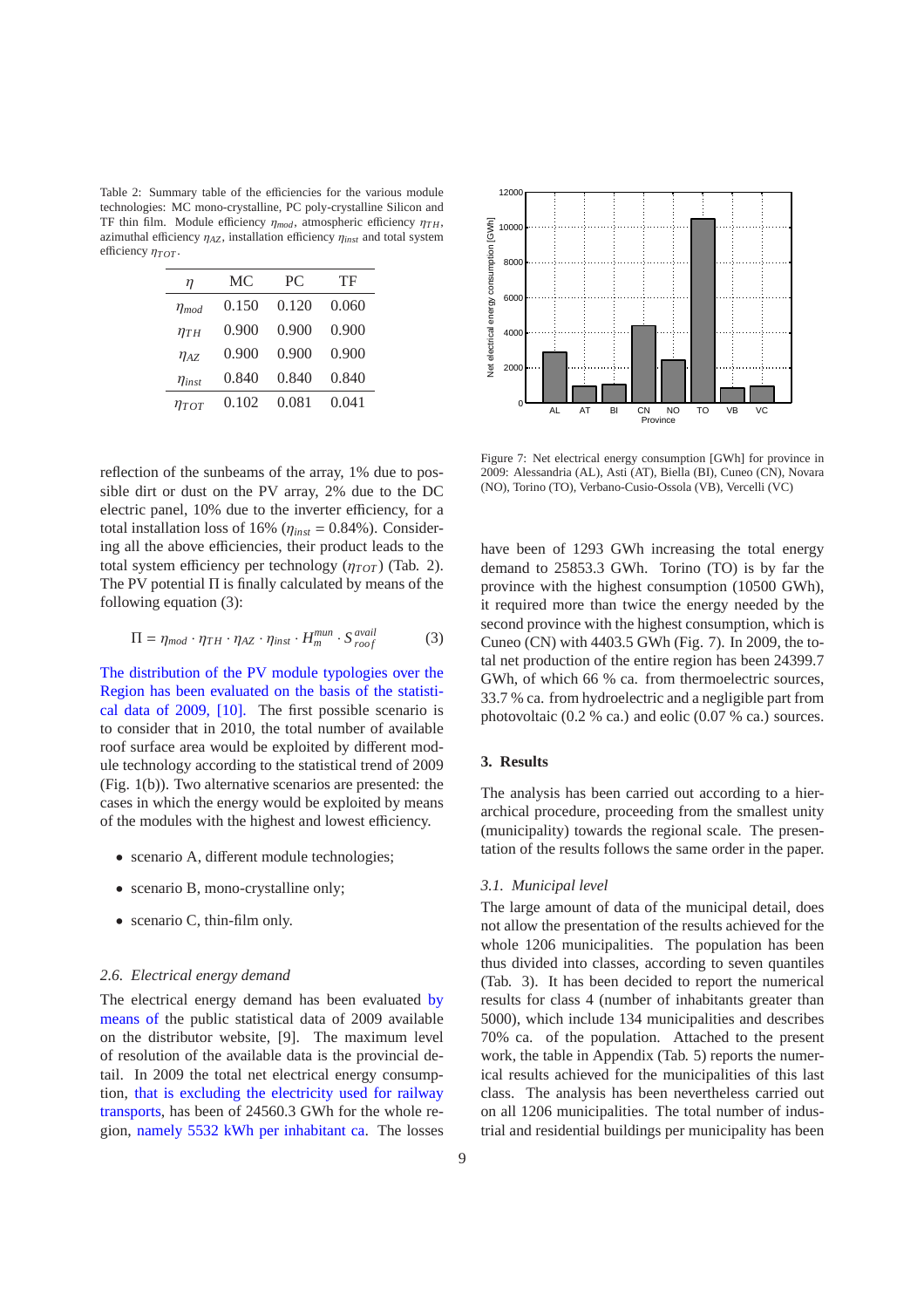Table 3: Subdivision of the municipalities in classes according to the number of inhabitants. Seven quantiles have been used and it has been decided to report in Appendix (Tab. 5) the numerical results for class 4, describing 70% ca. of the whole population.

| Class | range        | $N_{mun}$ | $\%$ <sub>mun</sub> | Pop     | $\%$ pop |
|-------|--------------|-----------|---------------------|---------|----------|
| 1     | >1000        | 606       | 50                  | 4145756 | 93.5     |
| 2     | $\geq$ 2000  | 353       | 29                  | 3786720 | 85.4     |
| 3     | >3000        | 239       | 20                  | 3516313 | 79.3     |
| 4     | > 5000       | 134       | 11                  | 3113066 | 70.2     |
| 5     | $\geq$ 10000 | 67        | 5.5                 | 2631635 | 59.3     |
| 6     | >20000       | 32        | 2.5                 | 2141437 | 48.3     |
| 7     | > 50000      | 8         | 0.5                 | 1394477 | 31.5     |
|       |              |           |                     |         |          |

calculated, together with the relative available roof surface area (eq. 1). An example of the residential and industrial roof surface distribution achieved is reported for the municipality of Torino in Fig. 8(a) and 8(b) respectively. At this level, the results achieved on the PV potential are reported only for the exploitation scenario A (roof surface available divided in each municipality as follows: 35% mono-crystalline, 57% poly-crystalline and 8% thin film modules). The PV potential has been calculated for the residential only and industrial roofing only (eq. 1, 3), the total potential has then been achieved (Tab. 5 for municipalities of class 4, Fig. 9 for an overview of the whole region). The yearly sum of the global solar radiation over the region ranges between 1796 and 1434  $kWh/m^2$ *year*, with a mean value of 1560  $kWh/m^2year$ . It should be reminded that these values have been calculated assuming all the PV modules installed at the optimal inclination angle. For Piedmont, the mean optimal installation angle is 37◦ ca. (ranging between 35 and 40°). Despite the highest values of solar radiation are located on the mountain regions (Fig. 3), the low building density and thus the paucity of available roof surface area for installations, do not allow a full exploitation of the highest solar potential as shown in the next paragraph, *Provincial level*.

## *3.2. Provincial level*

The results reported in this section are the aggregated of the municipal detail. The results achieved at the provincial level are reported in Tab. 4. The table is organized in sections and reports: general results for each province (population and number of municipalities), the results on the available residential and industrial roofing and the numerical results achieved for exploitation scenario



Figure 8: Histogram and fitted exponential distribution of the residential (a) and industrial (b) roof surface area in the municipality of Turin. For a better visualization, the cut-off points of the x axes are respectively 2000 and 20000  $m^2$ .  $\mu_{res} = 277 \ m^2$  and  $\mu_{ind} = 2974 \ m^2$ .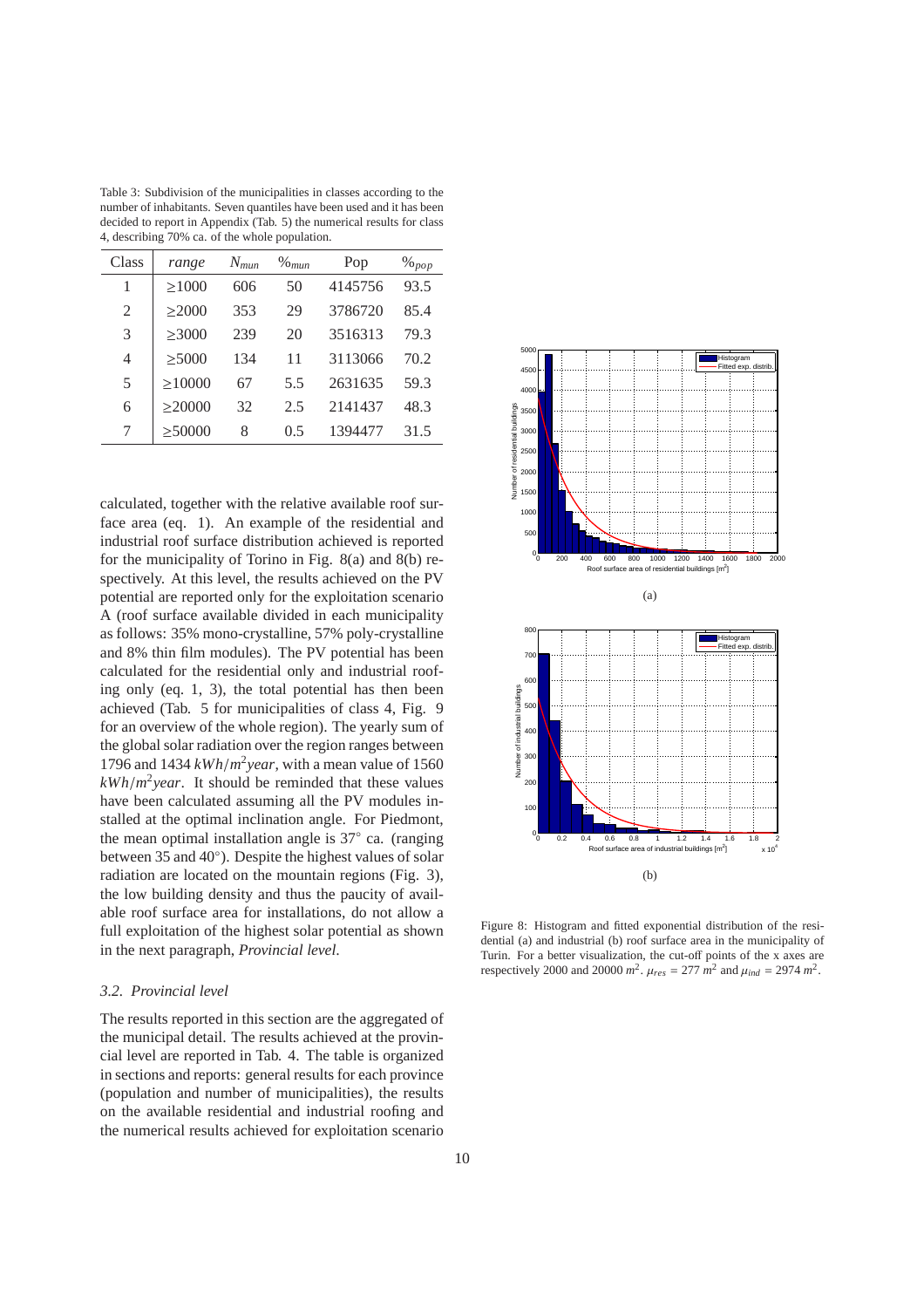Table 4: Summary table for provinces: Population ( $P_{pro}$ ), number of municipalities ( $N_{pro}^{num}$ ), population density ( $D_{pro}^{pop}$ ) [inhab/km<sup>2</sup>], number of residential buildings ( $N_{res}^{bui}$ ), residential building density ( $D_{res}^{bui}$ ) [ $bui/km^2$ ], residential roof surface available ( $S_{res}^{avail}$ ) [ $km^2$ ], number of industrial buildings  $(N_{ind}^{but})$ , industrial building density  $(D_{ind}^{but})$  [*bui*/*km*<sup>2</sup>], industrial roof surface available ( $S_{ind}^{avail}$ ) [*km*<sup>2</sup>], mean solar radiation ( $H_m$ ) [*kWh*/*m*<sup>2</sup>year], PV potential for scenario A (res, ind, tot), (Π*A*) [*GWh*/*year*].

|      |           | General         |                      |                 | Residential      |                                 |                  | <b>Industrial</b>  |                      |                                      | Potential          |               |               |
|------|-----------|-----------------|----------------------|-----------------|------------------|---------------------------------|------------------|--------------------|----------------------|--------------------------------------|--------------------|---------------|---------------|
|      | $P_{pro}$ | $N_{pro}^{mun}$ | $D_{pro}^{pop}$      | $N_{res}^{bui}$ | $D^{bui}$<br>res | $S_{res}^{avail}$               | $N_{ind}^{bui}$  | $D_{ind}^{bui}$    | $S_{ind}^{avail}$    | $H_m$                                | $\Pi_A^{res}$      | $\Pi_A^{ind}$ | $\Pi_A^{tot}$ |
|      | $[-]$     | $[-]$           | $\frac{inhab}{km^2}$ | $[-]$           | $rac{bui}{km^2}$ | $\left[ \mathrm{km}^{2}\right]$ | $\left[-\right]$ | $\frac{bui}{km^2}$ | $\lceil km^2 \rceil$ | $kWh$<br>$\overline{ }$<br>$m2$ vear | GWh<br><i>vear</i> | GWh<br>vear   | GWh<br>year   |
| TO   | 2290990   | 315             | 335                  | 311908          | 45               | 6.93                            | 14435            | 2.10               | 10.92                | 1610                                 | 947                | 1478          | 2425          |
| VC   | 180111    | 86              | 86                   | 45138           | 22               | 1.07                            | 1988             | 0.95               | 1.32                 | 1519                                 | 140                | 172           | 312           |
| NO   | 366479    | 88              | 274                  | 66878           | 50               | 1.51                            | 3294             | 2.46               | 2.08                 | 1493                                 | 193                | 267           | 460           |
| CN   | 586020    | 250             | 85                   | 176291          | 26               | 3.90                            | 5265             | 0.76               | 3.36                 | 1696                                 | 566                | 484           | 1050          |
| AT   | 220156    | 118             | 146                  | 66965           | 44               | 1.39                            | 3448             | 2.28               | 1.55                 | 1588                                 | 189                | 211           | 400           |
| AL   | 438726    | 190             | 123                  | 115187          | 32               | 2.57                            | 3328             | 0.93               | 2.28                 | 1563                                 | 342                | 302           | 644           |
| VB   | 162775    | 77              | 72                   | 65085           | 29               | 0.81                            | 1027             | 0.45               | 0.58                 | 1499                                 | 103                | 74            | 177           |
| BI   | 187314    | 82              | 206                  | 45107           | 49               | 0.83                            | 2357             | 2.57               | 1.69                 | 1508                                 | 107                | 217           | 324           |
| REG. | 4432571   | 1206            | 174                  | 892559          | 35               | 19.01                           | 35142            | 1.38               | 23.78                | 1560                                 | 2587               | 3205          | 5792          |



Figure 9: (color online) PV potential for each of the 1206 municipalities of the Piedmont Region (exploitation scenario A) [MWh/year].

A. The provinces with the highest mean solar radiation are Cuneo (CN) with 1696 *kWh*/*m* 2 *year*, Torino (TO) 1610 *kWh*/*m* 2 *year* and Asti (AT) 1588 *kWh*/*m* 2 *year*. Despite Cuneo is the province with the highest mean solar radiation, the highest PV potential belongs to Torino (TO) (followed by Cuneo (CN) and Alessandria (AL)), because of the larger roof surface available. The employment of the industrial roof surface area accounts respectively for 61% (TO), 46% (CN) and 47% (AL) ca. of the total PV potential of the province. The exploitation scenario A is then compared with scenario B and C for each province (Fig. 10). Scenario B corresponds to energy exploitation by means of mono-crystalline modules only (highest efficiency, most expensive technology), an thus to the highest PV potential. Scenario C for thin film modules only (cheapest technology but lowest efficiency), and thus to the lowest PV potential. Comparing the PV potential for the three scenarios with the yearly electrical energy consumption shows that, despite none of the provinces would be able to sulf-sustain its local demand, the distributed PV energy production would cover a non-trivial share of the demand (between 20 and 40%). In particular, the province that would better benefit of the installations is Asti (AT), whose ratio of potential to the local consumption reaches nearly 50% (for the best exploitation scenario B) (Fig. 11).

#### *3.3. Regional level*

In this paragraph the aggregated results of the previous levels are reported. Over the entire region, the residential roof surface available for installations is 19 *km*<sup>2</sup> ca. and the industrial 24  $km^2$  ca., for a total of 43  $km^2$  ca. of roof top surface area suitable for BIPV installations.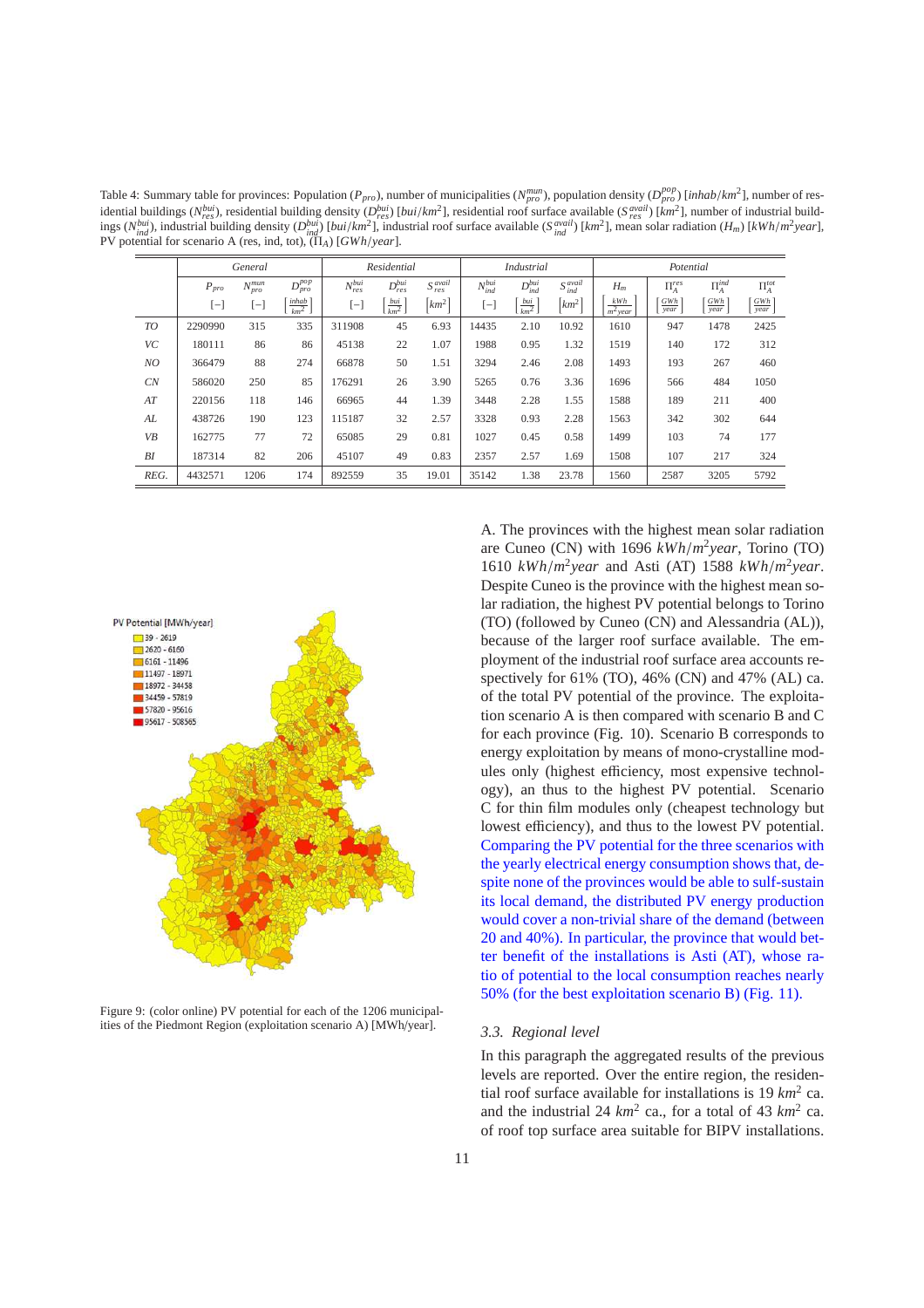

Figure 10: (color online) Comparison of the yearly PV potential for the different exploitation scenarios (A, B, C) for the 8 provinces of Piedmont: Alessandria (AL), Asti (AT), Biella (BI), Cuneo (CN), Novara (NO), Torino (TO), Verbano-Cusio-Ossola (VB), Vercelli (VC).

It is interesting to highlight that the industrial roofing accounts for a 56% ca. of the total roof surface available. Considering the total roof surface, the total PV potential achieved for scenario A is 5.8 TWh/year (2.6 TWh/year from residential and 3.2 TWh/year from industrial installations). On the other hand, according to scenario B, the total PV potential is 6.9 TWh/year (3.1 TWh/year from residential and 3.8 TWh/year from industrial installations), and 2.8 TWh/year for scenario C (1.3 TWh/year from residential and 1.5 TWh/year from industrial installations). According to the methodology proposed in the present paper, the yearly PV potential over the region for the proposed exploitation scenarios ranges between 2.8 and 6.9 TWh/year, which yields a total mean PV potential pro capite ranging between 632 and 1557 kWh/year. Considering only the residential buildings, the mean roof surface available pro capite is  $4.3 \, m^2$ , for a PV potential ranging between 278 and 697 kWh/year. The yearly PV energy yield per square meter of installation is 135, 161 and 65 *kWh*/*m* 2 *year* ca. for scenarios A, B, C respectively. Considering the yearly energy yield range per square meter, one may easily estimate his own PV production range simply multiplying these values for his meters of installation. In conlusion, it is interesting to make a comparison between the results obtained for Piedmont and the whole Italian energy production from PV resources in 2009 [9]: the total national production has been of about 676 *GWh*, Piedmont accounted for 50.2 *GWh* (7.5% ca.). The estimated total PV potentials for Piedmont range in three orders of magnitude above.



Figure 11: Electrical energy balance for the 8 provinces. The central line refers to the comparison demand/supply for scenario A. The error bars show the comparison of demand with scenario B (upper bound) and C (lower bound).

## **4. Confidence level**

A systematical analysis over large-scale territories like this, is always affected by a certain level of uncertainty. Particularly, the accuracy of the final results strongly depends on the quality of the input data. The first uncertainty to consider is that the CTRN of the Piedmont region consists of various differently updated sections. The newest version presents updates from 1991 to 2005. The newly-built buildings, for instance, are not present. The actual version of the CTRN is nevertheless the most precise document available and suitable for a large scale analysis. Despite this, it should be noticed that the roof surface computation is not based on samples, but on the whole cartographic database of the region. The extrapolated roof surface can be thus assumed to be errorless. The error due to the association building/municipality discussed in paragraph 2.2 *Territorial analysis* instead, has been estimated considering the municipality with the highest and lowest number of total buildings (respectively Torino and Claviere). Excluding the ambiguous buildings (falling on the administrative limit), thus associating to the relative municipality only the buildings falling completely within the administrative limits, gives a maximum relative error of 1.7%. The evaluation of the roof surface available, directly depends on the values assumed for the corrective coefficients (eq. 1), thus the variation of the coefficients affects directly the resulting PV potential. One may object on the arbitrariness of the empirical coefficients, however this approach represent a first tentative to address the lack of detailed informations on the roofing characteristics. The authors are currently working on an innovative methodology to eliminate the arbitrariness of this part of the methodology. The novel approach, based on the systematical image processing of ortho-images, will integrate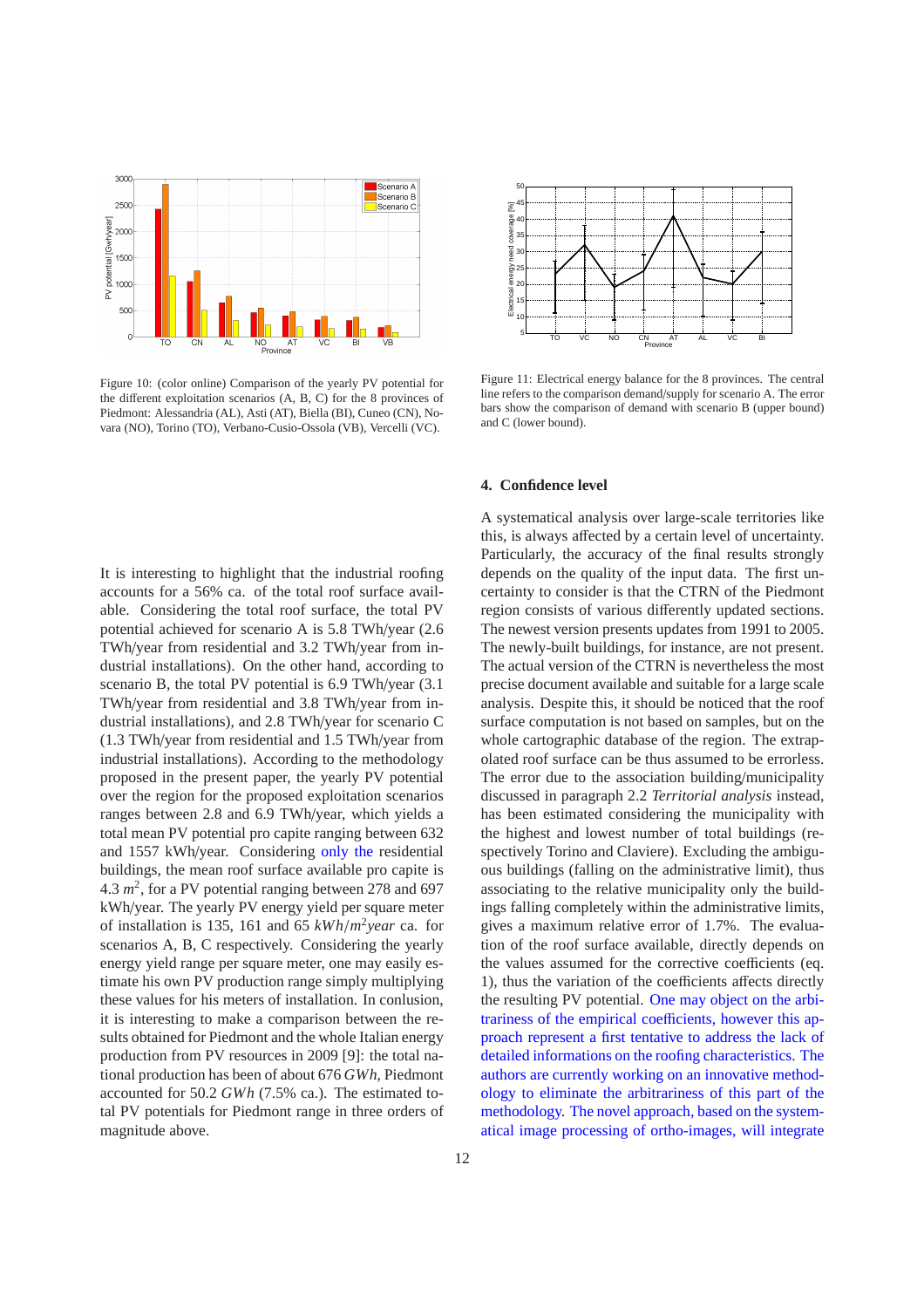the present methodology and refine the computation of the coefficients.

The PV potential has been calculated assuming a mean solar radiation value in each municipality. Considering to assume the maximum and minimum value instead, yields a confidence level of  $\pm$  1% on the PV potential. The yearly PV energy yield per square meter of installation obtained (ranging between 65 and 161 *kWh*/*m* 2 *year*) is consistent with the results obtained by a similar work for Spain (Izquierdo et al., [6]).

#### **5. Conclusions and developments**

In the present paper, a methodology for the PV solar energy potential assessment has been presented. The hierarchical procedure proposed is accomplished through the evaluation of the useful global solar radiation, the roof surface available for roof-top integrated PV systems and their relative performances. Basically the procedure requires easy and freely accessible data, as solar radiation maps (database for Europe, [17]), statistical data on population and energy consumption and GIS data of the area object of study. It is indeed reproducible for other regions or countries at different scale (obviously depending on the computational resources available).

In the present work the methodology has been applied to the Piedmont Region (North-Western Italy). Different exploitation scenarios have been presented and it has been shown that, by means of roof-top integrated PV systems, the solar energy potential over the region may reach 6.9 TWh/year (according to the best exploitation scenario). It is interesting to denote that in 2009 the total net electrical energy consumption of the region has been of 24.5 TWh ca. (national net consumption of 300 TWh ca.) [9].

The presented methodology has been here applied for the PV solar energy potential assessment, but it can be easily applied for the solar-thermal potential assessment. For example, an interesting analysis could be the evaluation of the combined installation of PV and solar thermal systems, to achieve a totally *green strategy* in the distributed solar energy exploitation (see for instance Izquierdo et al., [24]), or for Solar Hydro-Electric systems (Glasnovic and Margeta, [25]).

#### **Acknowledgments**

We are grateful to Regione Piemonte for the financial support of the present work through the EnerGRID project. Thanks to Altair Engineering, industrial partner of the project, in particular Paolo Masera is kindly aknowledged. We would like to thank Luigi Garretti and Gianbartolomeo Siletto of the Cartographic Department of the Regional Council, for the territorial data provided. Thanks to Prof. Andrea Carpignano for the GIS software license. We would also like to sincerely thank Prof. Agata Spaziante and Arch. Francesco Fiermonte of LARTU (Laboratorio di Analisi e Rappresentazioni Territoriali e Urbane) of Politecnico di Torino. Their interest in our work and their support during the start-up phase of the territorial analysis has been really appreciated. Thanks to Thomas Huld, of the Joint Research Centre of the European Commission, for his hints on the solar radiation data. We are also thankful to Salvador Izquierdo, who first applied a similar methodology to Spain ([6]), for our enlightening discussions and comparisons.

#### **References**

- [1] Conto Energia 2010. GSE S.p.a., Gestore Servizi Energetici. Publicly-owned company promoting and supporting renewable energy sources (RES) in Italy. 2010, (www.gse.it).
- [2] Regional Council of Piedmont. 2010. (www.regione.piemonte.it).
- [3] Castro M., Delgado A., Argul F., Colmenar A., Yeves F., Peire J., *Grid-connected PV buildings: analysis of future scenarios with an example of southern Spain*, Solar Energy 79 (2005) 8695.
- [4] Sorensen B., *GIS management of solar resource data*, Solar Energy Materials and Solar Cells, 67 (2001)(14), 503509.
- [5] EEA, 2010. European Environment Agency (http://www.eea.europa.eu/data-and-maps/).
- [6] Izquierdo S., Rodrigues M., Fueyo N., *A method for estimating the geographical distribution of the available roof surface area for large-scale photovoltaic energy-potential evaluations*, Solar Energy 82 (2008) 92939.
- [7] Kabir Md.H., Endlicher W., Jgermeyr J., *Calculation of bright roof-tops for solar PV applications in Dhaka Megacity, Bangladesh*, Renewable Energy 35 (8) (2010), pp. 1760-1764.
- [8] Wiginton L.K., Nguyen H.T., Pearce J.M., *Quantifying rooftop solar photovoltaic potential for regional renewable energy policy*, Computers, Environment and Urban Systems 34 (4) (2010), pp. 345-357.
- [9] Terna S.p.a., 2010. Energy Transmission Grid Operator. *Statistical Data on electricity in Italy (for 2009)*, (www.terna.it).
- [10] GSE S.p.a., 2010. Gestore Servizi Energetici. Publicly-owned company promoting and supporting renewable energy sources (RES) in Italy. *Statistical Data on photovoltaic solar energy in Italy for 2009*, (www.gse.it).
- [11] Šúri M., Huld T., Cebecauer T., Dunlop E.D., *Geographic Aspects of Photovoltaics in Europe: Contribution of the PVGIS Website*, IEEE Journal of Selected Topics in Applied Earth Observations and Remote Sensing, v 1, n 1, p 34-41, 2008.
- [12] Šúri M., Hofierka J., A new GIS-based solar radiation model *and its application to photovoltaic assessments*, Transactions in GIS 8, 175190, 2004.
- [13] Šúri M., Dunlop E.D., Huld T.A., 2005. *PV-GIS: A web based solar radiation database for the calculation of PV potential in Europe*, International Journal of Sustainable Energy 24 (2), 5567.
- [14] Šúri M., Huld T., Cebecauer T., Dunlop E.D., Ossenbrink H.A., *Potential of solar electricity generation in the European Union*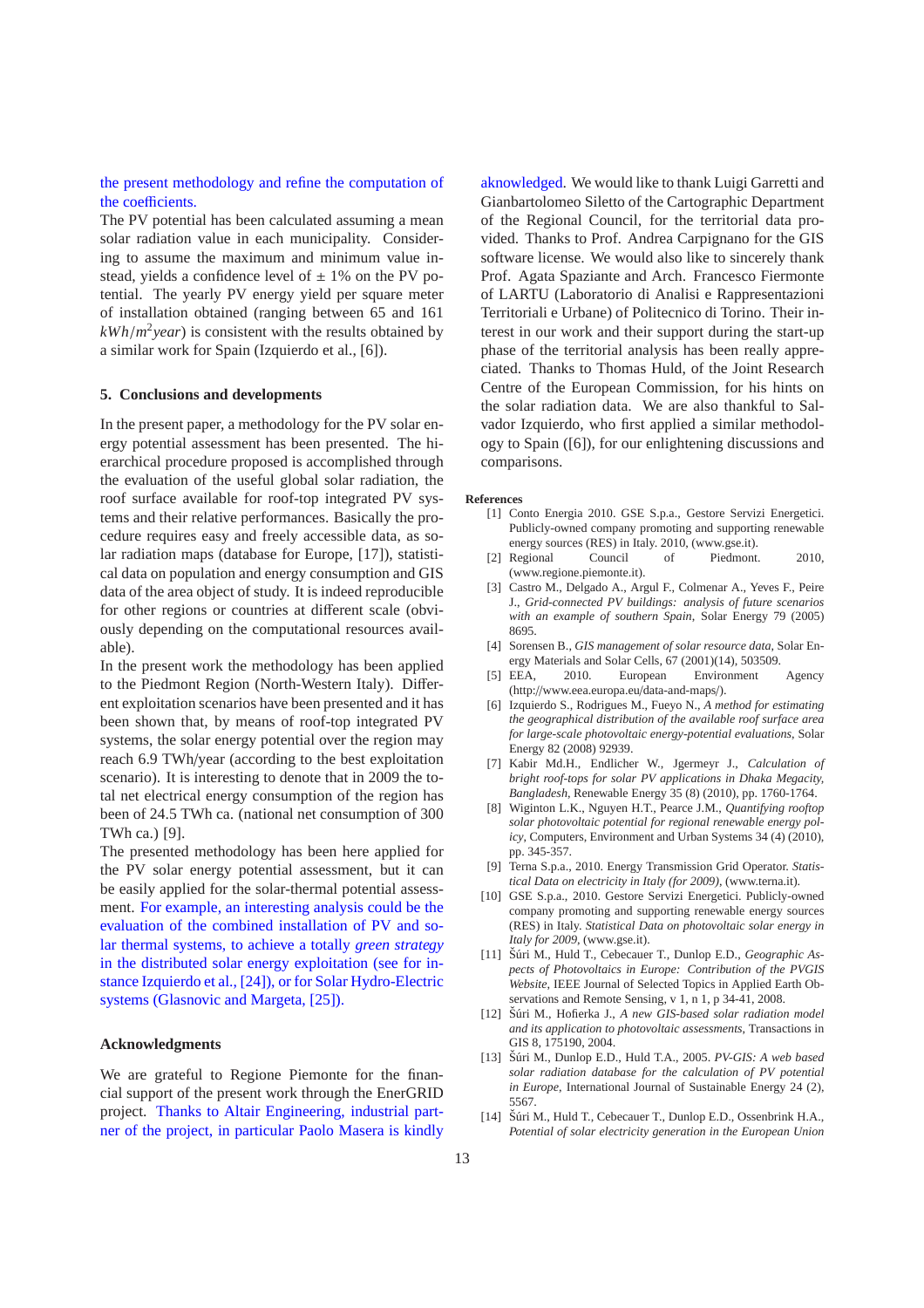*member states and candidate countries*, Solar Energy 81 (2007) 12951305.

- [15] Lorenzo E., *Solar Electricity. Engineering of photovoltaic systems*, Progensa, 1994.
- [16] ESRA, 2010. European Solar Radiation Atlas (http://www.helioclim.org/esra/).
- [17] JRC, 2010. Joint Research Centre of the European Commission, IE Institute for Energy. *PVGIS*, (http://re.jrc.ec.europa.eu/pvgis/).
- [18] ISTAT 2010. National Institute for Statistics, (www.istat.it).
- [19] ISTAT 2010. National Institute for Statistics, (www.istat.it/strumenti/definizioni/comuni/).
- [20] Skoplaki E., Palyvos J.A., *On the temperature dependence of photovoltaic module electrical performance: A review of e*ffi*ciency*/*power correlations*, Solar Energy 83 (2009) 614624.
- [21] Huld T., Gottschalg R., Beyer H.G., Topic M., *Mapping the performance of PV modules, e*ff*ects of module type and data averaging*, Solar Energy 84 (2010) 324338.
- [22] Carr A.J., Pryor T.L., *A comparison of the performance of different PV module types in temperate climates*, Solar Energy 76 (2004) 285294.
- [23] UNI 10349, 1994.
- [24] Izquierdo S., Montanés M., Dopazo, C., Fueyo N., *Roof-top solar energy potential under performance-based building energy codes: the case of Spain*, Solar Energy (2010) (in press).
- [25] Glasnovic Z., Margeta J., *Sustainable Electric Power System, Is It Possible? - Case Study Croatia*, ASCE Journal of Energy Engineering 136 (2010) 103-113.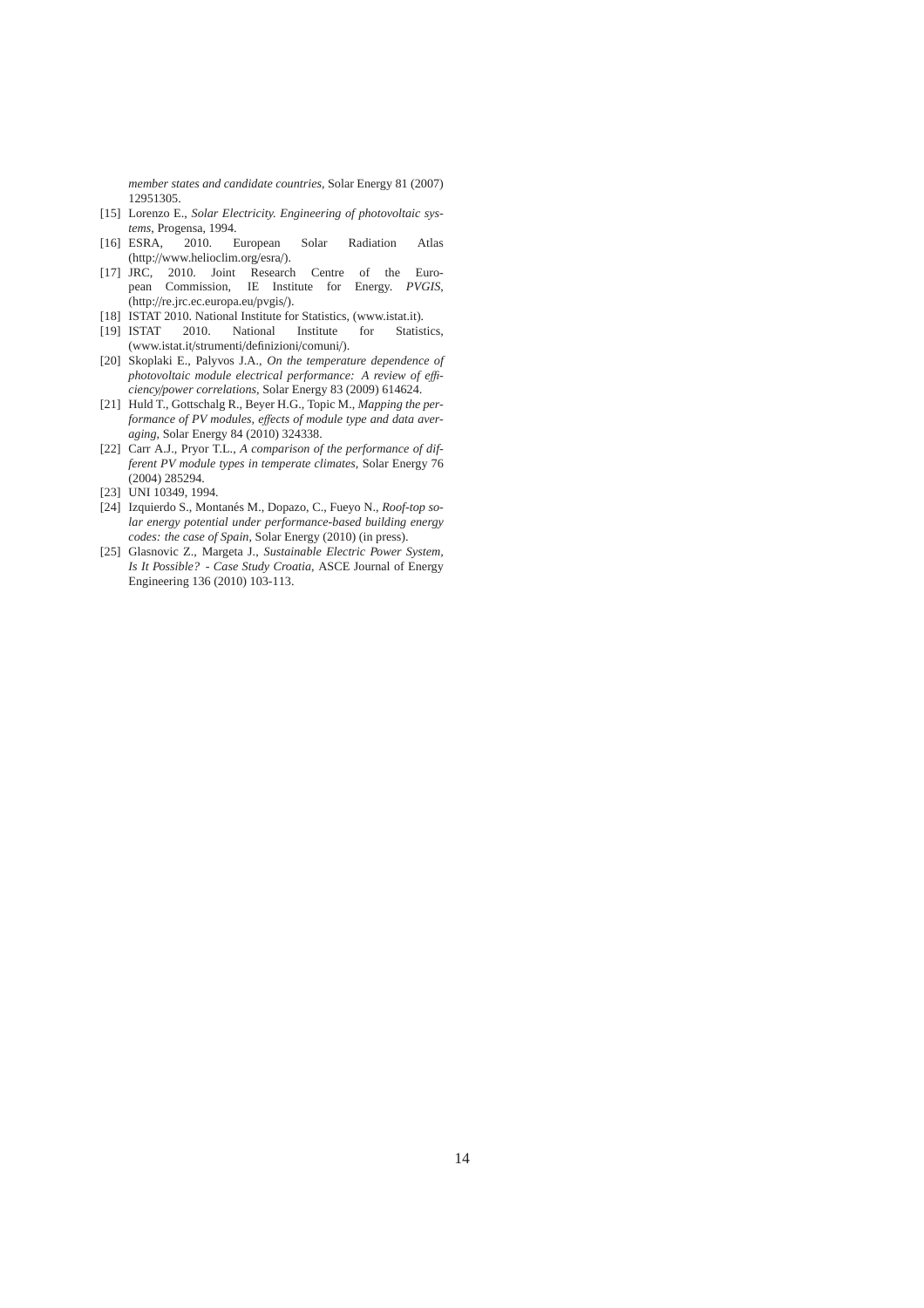| Municipality            | Prov.     | $S_{mu}$            | $P_{mun}$ | $D^{mun}$<br>pop           | $N_{res}^{bui}$ | S <sub>axail</sub><br>res | N <sup>bui</sup><br>'ind | $S^{avail}$<br>ind               | S <sub>aval</sub><br>tot       | $H_m$                       | $\Pi_{A}^{res}$ | $\Pi^{ind}_A$ | $\Pi^{tot}_A$ |
|-------------------------|-----------|---------------------|-----------|----------------------------|-----------------|---------------------------|--------------------------|----------------------------------|--------------------------------|-----------------------------|-----------------|---------------|---------------|
|                         |           | $\left[km^2\right]$ | $[-]$     | inhab<br>$\overline{km^2}$ | $[-]$           | $\lceil m^2 \rceil$       | $[-]$                    | $\left\lfloor m^2 \right\rfloor$ | $\left\lceil m^2 \right\rceil$ | kWh<br>$\overline{m^2$ year | GWh<br>year     | GWh<br>year   | GWh<br>year   |
| Almese                  | <b>TO</b> | 17.9                | 6292      | 351                        | 1849            | 25801                     | 63                       | 23089                            | 48890                          | 1622                        | 3.578           | 3.202         | 6.780         |
| Alpignano               | <b>TO</b> | 12.0                | 17246     | 1443                       | 2330            | 40453                     | 168                      | 78753                            | 119205                         | 1587                        | 5.491           | 10.689        | 16.180        |
| Avigliana               | TO        | 23.3                | 12183     | 524                        | 2548            | 37188                     | 93                       | 27205                            | 64393                          | 1631                        | 5.186           | 3.794         | 8.980         |
| Beinasco                | <b>TO</b> | 6.8                 | 18142     | 2684                       | 1140            | 31082                     | 154                      | 184362                           | 215444                         | 1582                        | 4.206           | 24.950        | 29.156        |
| <b>Borgaro</b> Torinese | <b>TO</b> | 14.4                | 13552     | 944                        | 979             | 28337                     | 150                      | 114129                           | 142465                         | 1557                        | 3.773           | 15.198        | 18.971        |
| <b>Brandizzo</b>        | <b>TO</b> | 6.4                 | 8141      | 1270                       | 1272            | 24509                     | 44                       | 32953                            | 57463                          | 1563                        | 3.275           | 4.404         | 7.679         |
| <b>Bruino</b>           | <b>TO</b> | 5.6                 | 8437      | 1509                       | 1141            | 22518                     | 105                      | 62307                            | 84825                          | 1618                        | 3.116           | 8.622         | 11.738        |
| Bussoleno               | <b>TO</b> | 37.4                | 6597      | 176                        | 2598            | 24990                     | 106                      | 22346                            | 47336                          | 1729                        | 3.696           | 3.305         | 7.001         |
| Buttigliera Alta        | <b>TO</b> | 8.3                 | 6574      | 797                        | 1157            | 18723                     | 30                       | 28901                            | 47624                          | 1611                        | 2.579           | 3.981         | 6.560         |
| Caluso                  | <b>TO</b> | 39.5                | 7549      | 191                        | 1418            | 51907                     | 108                      | 58092                            | 110000                         | 1547                        | 6.866           | 7.685         | 14.551        |
| Cambiano                | <b>TO</b> | 14.2                | 6318      | 444                        | 889             | 18462                     | 119                      | 70318                            | 88780                          | 1595                        | 2.519           | 9.592         | 12.111        |
| Candiolo                | TO        | 11.9                | 5646      | 474                        | 741             | 19219                     | 21                       | 34004                            | 53224                          | 1591                        | 2.615           | 4.627         | 7.242         |
| Carignano               | <b>TO</b> | 50.2                | 9129      | 182                        | 1645            | 52105                     | 74                       | 36114                            | 88219                          | 1591                        | 7.090           | 4.914         | 12.004        |
| Carmagnola              | <b>TO</b> | 96.4                | 27927     | 290                        | 4777            | 94801                     | 273                      | 193842                           | 288643                         | 1611                        | 13.062          | 26.708        | 39.770        |
| Caselle Torinese        | <b>TO</b> | 28.7                | 17949     | 626                        | 1937            | 52635                     | 155                      | 146309                           | 198944                         | 1554                        | 6.993           | 19.439        | 26.433        |
| Castellamonte           | <b>TO</b> | 38.5                | 9935      | 258                        | 4346            | 73387                     | 109                      | 52876                            | 126263                         | 1565                        | 9.823           | 7.077         | 16.900        |
| Castiglione Torinese    | <b>TO</b> | 14.2                | 6261      | 442                        | 1427            | 21416                     | 41                       | 12275                            | 33691                          | 1569                        | 2.874           | 1.647         | 4.521         |
| Cavour                  | <b>TO</b> | 49.1                | 5592      | 114                        | 2157            | 43473                     | 93                       | 32752                            | 76225                          | 1655                        | 6.153           | 4.636         | 10.789        |
| Chieri                  | <b>TO</b> | 54.3                | 35849     | 660                        | 4008            | 110565                    | 300                      | 169020                           | 279584                         | 1599                        | 15.116          | 23.107        | 38.223        |
| Chivasso                | <b>TO</b> | 51.3                | 25378     | 495                        | 3233            | 80374                     | 227                      | 106262                           | 186636                         | 1547                        | 10.634          | 14.059        | 24.694        |
| Cirié                   | <b>TO</b> | 17.8                | 18827     | 1058                       | 2944            | 84348                     | 129                      | 110091                           | 194440                         | 1559                        | 11.243          | 14.674        | 25.917        |
| Collegno                | <b>TO</b> | 18.1                | 50072     | 2763                       | 2977            | 62326                     | 277                      | 222485                           | 284811                         | 1573                        | 8.382           | 29.922        | 38.304        |
| Cumiana                 | <b>TO</b> | 60.8                | 7858      | 129                        | 2543            | 44416                     | 61                       | 26450                            | 70865                          | 1679                        | 6.376           | 3.797         | 10.174        |
| Cuorgné                 | <b>TO</b> | 19.4                | 10175     | 525                        | 2198            | 41078                     | 67                       | 33146                            | 74224                          | 1580                        | 5.551           | 4.479         | 10.030        |
| Druento                 | <b>TO</b> | 27.7                | 8429      | 305                        | 1196            | 24361                     | 111                      | 58964                            | 83325                          | 1562                        | 3.253           | 7.875         | 11.128        |
| Favria                  | <b>TO</b> | 14.9                | 5148      | 347                        | 1080            | 23453                     | 99                       | 36962                            | 60415                          | 1545                        | 3.099           | 4.884         | 7.983         |
| Gassino Torinese        | <b>TO</b> | 20.5                | 9578      | 468                        | 1384            | 27733                     | 25                       | 10917                            | 38650                          | 1583                        | 3.754           | 1.478         | 5.232         |
| Giaveno                 | <b>TO</b> | 72.0                | 16425     | 228                        | 5146            | 68827                     | 175                      | 48287                            | 117114                         | 1714                        | 10.087          | 7.076         | 17.163        |
| Grugliasco              | <b>TO</b> | 13.1                | 37691     | 2873                       | 2903            | 67478                     | 332                      | 316752                           | 384230                         | 1581                        | 9.121           | 42.817        | 51.938        |
| Ivrea                   | <b>TO</b> | 30.2                | 24409     | 809                        | 3303            | 77899                     | 151                      | 142606                           | 220505                         | 1517                        | 10.104          | 18.496        | 28.600        |
| La Loggia               | <b>TO</b> | 12.8                | 7666      | 599                        | 1017            | 25764                     | 57                       | 99453                            | 125217                         | 1587                        | 3.496           | 13.494        | 16.990        |
| Lanzo Torinese          | <b>TO</b> | 10.4                | 5377      | 519                        | 2047            | 32361                     | 71                       | 28071                            | 60432                          | 1597                        | 4.420           | 3.834         | 8.254         |
| Leiní                   | <b>TO</b> | 32.5                | 14624     | 451                        | 1910            | 57516                     | 285                      | 244160                           | 301675                         | 1555                        | 7.649           | 32.472        | 40.121        |
| Luserna San Giovanni    | <b>TO</b> | 17.7                | 7748      | 437                        | 1721            | 33662                     | 33                       | 39958                            | 73620                          | 1724                        | 4.962           | 5.890         | 10.852        |
| Moncalieri              | <b>TO</b> | 47.6                | 57788     | 1213                       | 5452            | 160633                    | 300                      | 324882                           | 485514                         | 1588                        | 21.821          | 44.133        | 65.954        |
| Montanaro               | <b>TO</b> | 20.8                | 5456      | 262                        | 1092            | 24888                     | 40                       | 19273                            | 44161                          | 1548                        | 3.295           | 2.552         | 5.847         |

Table 5: Summary table for municipalities: Surface (S<sub>mun</sub>) [km<sup>2</sup>], Population (P<sub>mun</sub>), population density (D<sup>mun</sup>) [inhab/km<sup>2</sup>], number of residential buildings (N<sup>bui</sup>), residential roof surface available (S<sup>q</sup><sub>rea</sub>il) [m<sup>2</sup>], number of industrial buildings (N<sup>bui</sup>), industrial roof surface available (S<sup>qvail</sup>) [m<sup>2</sup>], total roof surface available (S<sup>qvail</sup>) [m<sup>2</sup>], mean solar radiation (H<sub>m</sub>) [kWh/m<sup>2</sup>year], PV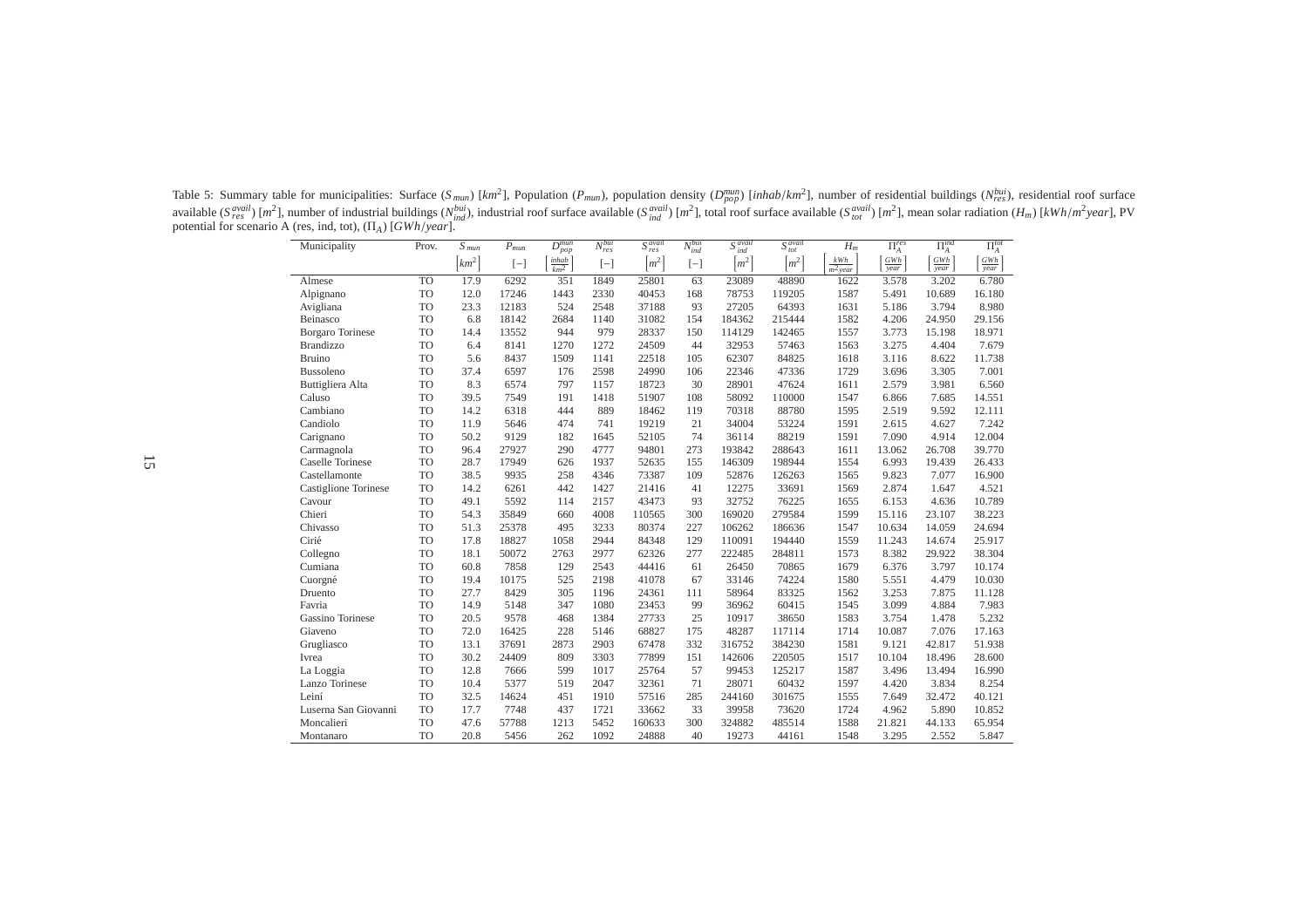| Municipality               | Prov.          | $S_{mu}$             | P      | $\overline{D}_{pop}$ | $N_{res}^{bui}$ | $S_{res}^{avail}$   | $N_{res}^{bui}$ | $S_{res}^{avail}$  | $S_{\text{tot}}^{\text{avail}}$ | $H_m$               | $\Pi_A^{res}$      | $\Pi_A^{ind}$ | $\overline{\Pi_A^{tot}}$ |
|----------------------------|----------------|----------------------|--------|----------------------|-----------------|---------------------|-----------------|--------------------|---------------------------------|---------------------|--------------------|---------------|--------------------------|
|                            |                | $\lceil km^2 \rceil$ | $[-]$  | $\frac{inhab}{km^2}$ | $[-]$           | $\lceil m^2 \rceil$ | $[-]$           | $\left[m^2\right]$ | $\lceil m^2 \rceil$             | $kWh$<br>$m^2$ year | $\frac{GWh}{year}$ | GWh<br>year   | GWh<br>year              |
| Nichelino                  | <b>TO</b>      | 20.6                 | 49060  | 2377                 | 2904            | 83173               | 175             | 168829             | 252002                          | 1585                | 11.277             | 22.891        | 34.168                   |
| Nole                       | <b>TO</b>      | 11.3                 | 6828   | 604                  | 1378            | 27534               | 34              | 24465              | 52000                           | 1563                | 3.681              | 3.271         | 6.952                    |
| None                       | <b>TO</b>      | 24.7                 | 7927   | 321                  | 1186            | 34822               | 77              | 114760             | 149582                          | 1597                | 4.757              | 15.678        | 20.435                   |
| Orbassano                  | <b>TO</b>      | 22.1                 | 22254  | 1009                 | 1909            | 53470               | 231             | 176300             | 229770                          | 1586                | 7.252              | 23.910        | 31.162                   |
| Pianezza                   | <b>TO</b>      | 16.5                 | 13590  | 824                  | 1741            | 34651               | 205             | 99378              | 134030                          | 1565                | 4.637              | 13.297        | 17.934                   |
| Pinerolo                   | <b>TO</b>      | 50.3                 | 35491  | 706                  | 3833            | 105787              | 127             | 91298              | 197085                          | 1687                | 15.266             | 13.175        | 28.440                   |
| Pino Torinese              | <b>TO</b>      | 21.9                 | 8663   | 396                  | 1656            | 40176               | 13              | 3670               | 43846                           | 1594                | 5.477              | 0.500         | 5.977                    |
| Piossasco                  | <b>TO</b>      | 40.0                 | 18032  | 451                  | 2070            | 46914               | 70              | 53139              | 100053                          | 1632                | 6.547              | 7.416         | 13.964                   |
| Novara                     | N <sub>O</sub> | 103.0                | 103602 | 1006                 | 7324            | 240861              | 464             | 403427             | 644288                          | 1501                | 30.912             | 51.775        | 82.687                   |
| Oleggio                    | N <sub>O</sub> | 37.8                 | 13222  | 350                  | 2861            | 53126               | 162             | 73469              | 126595                          | 1489                | 6.764              | 9.354         | 16.117                   |
| Poirino                    | <b>TO</b>      | 75.7                 | 10149  | 134                  | 2037            | 66157               | 161             | 123512             | 189669                          | 1604                | 9.073              | 16.939        | 26.012                   |
| Rivalta di Torino          | <b>TO</b>      | 25.3                 | 19001  | 753                  | 2391            | 55621               | 181             | 168505             | 224125                          | 1605                | 7.635              | 23.131        | 30.766                   |
| Rivarolo Canavese          | <b>TO</b>      | 32.3                 | 12372  | 383                  | 2152            | 53005               | 215             | 117633             | 170638                          | 1545                | 7.004              | 15.544        | 22.548                   |
| Rivoli                     | <b>TO</b>      | 29.5                 | 50015  | 1694                 | 5626            | 105218              | 581             | 318699             | 423917                          | 1595                | 14.351             | 43.468        | 57.819                   |
| San Benigno Canavese       | <b>TO</b>      | 22.2                 | 5577   | 251                  | 1239            | 28132               | 65              | 29592              | 57725                           | 1547                | 3.722              | 3.915         | 7.636                    |
| San Maurizio Canavese      | <b>TO</b>      | 17.5                 | 9123   | 521                  | 1818            | 46732               | 71              | 50902              | 97634                           | 1550                | 6.195              | 6.748         | 12.943                   |
| San Mauro Torinese         | <b>TO</b>      | 12.6                 | 19333  | 1540                 | 1985            | 36447               | 167             | 175850             | 212296                          | 1576                | 4.913              | 23.703        | 28.615                   |
| Santena                    | <b>TO</b>      | 16.2                 | 10548  | 651                  | 1733            | 37306               | 98              | 64793              | 102099                          | 1595                | 5.089              | 8.839         | 13.928                   |
| Settimo Torinese           | <b>TO</b>      | 32.4                 | 47539  | 1469                 | 3463            | 77858               | 419             | 453572             | 531431                          | 1557                | 10.370             | 60.413        | 70.783                   |
| Strambino                  | <b>TO</b>      | 22.8                 | 6381   | 280                  | 1397            | 34623               | 62              | 32226              | 66849                           | 1522                | 4.507              | 4.195         | 8.702                    |
| Susa                       | <b>TO</b>      | 11.3                 | 6806   | 604                  | 1997            | 23790               | 129             | 21782              | 45572                           | 1668                | 3.393              | 3.106         | 6.499                    |
| Torino                     | <b>TO</b>      | 130.2                | 908825 | 6982                 | 18843           | 1200464             | 1730            | 2572572            | 3773036                         | 1576                | 161.810            | 346.755       | 508.565                  |
| Trofarello                 | <b>TO</b>      | 12.3                 | 11125  | 903                  | 1380            | 29753               | 114             | 73002              | 102755                          | 1593                | 4.052              | 9.943         | 13.995                   |
| Venaria Reale              | <b>TO</b>      | 20.3                 | 34682  | 1709                 | 1324            | 45444               | 169             | 179058             | 224502                          | 1555                | 6.044              | 23.814        | 29.857                   |
| Vigone                     | <b>TO</b>      | 41.1                 | 5300   | 129                  | 1579            | 34538               | 156             | 52041              | 86578                           | 1628                | 4.810              | 7.247         | 12.057                   |
| Vinovo                     | <b>TO</b>      | 17.7                 | 13860  | 785                  | 1817            | 50497               | 86              | 100595             | 151092                          | 1586                | 6.850              | 13.645        | 20.495                   |
| Volpiano                   | <b>TO</b>      | 32.4                 | 14771  | 456                  | 3012            | 61174               | 188             | 130453             | 191627                          | 1554                | 8.129              | 17.336        | 25.465                   |
| Volvera                    | <b>TO</b>      | 20.9                 | 8643   | 413                  | 1050            | 25652               | 67              | 84362              | 110014                          | 1608                | 3.527              | 11.598        | 15.125                   |
| Borgosesia                 | <b>VC</b>      | 40.6                 | 13447  | 332                  | 2624            | 50847               | 96              | 92698              | 143546                          | 1518                | 6.600              | 12.033        | 18.633                   |
| Crescentino                | <b>VC</b>      | 48.3                 | 8124   | 168                  | 1368            | 44551               | 54              | 73768              | 118318                          | 1542                | 5.875              | 9.729         | 15.604                   |
| Gattinara                  | <b>VC</b>      | 33.5                 | 8399   | 250                  | 1314            | 35562               | 84              | 89789              | 125351                          | 1496                | 4.549              | 11.484        | 16.033                   |
| Santhiá                    | <b>VC</b>      | 53.3                 | 9078   | 170                  | 1616            | 35785               | 155             | 76576              | 112361                          | 1507                | 4.611              | 9.867         | 14.478                   |
| Serravalle Sesia           | <b>VC</b>      | 20.4                 | 5129   | 252                  | 1066            | 24199               | 77              | 60955              | 85154                           | 1505                | 3.115              | 7.847         | 10.963                   |
| Trino                      | <b>VC</b>      | 70.6                 | 7711   | 109                  | 1140            | 47056               | 87              | 78010              | 125066                          | 1530                | 6.158              | 10.209        | 16.368                   |
| Varallo                    | <b>VC</b>      | 88.7                 | 7586   | 86                   | 2277            | 38368               | 40              | 23737              | 62106                           | 1530                | 5.020              | 3.106         | 8.126                    |
| Vercelli                   | <b>VC</b>      | 79.8                 | 47080  | 590                  | 3774            | 136514              | 344             | 281598             | 418113                          | 1513                | 17.665             | 36.439        | 54.104                   |
| Arona                      | N <sub>O</sub> | 14.9                 | 14588  | 980                  | 2117            | 47560               | 54              | 30641              | 78201                           | 1480                | 6.021              | 3.879         | 9.901                    |
| <b>Bellinzago Novarese</b> | N <sub>O</sub> | 39.3                 | 9120   | 232                  | 1614            | 36050               | 52              | 27760              | 63811                           | 1493                | 4.602              | 3.544         | 8.145                    |
| Borgomanero                | N <sub>O</sub> | 32.3                 | 21305  | 660                  | 4177            | 76976               | 182             | 92406              | 169382                          | 1495                | 9.841              | 11.814        | 21.655                   |
| Cameri                     | N <sub>O</sub> | 39.6                 | 10792  | 272                  | 1619            | 31189               | 91              | 73363              | 104552                          | 1496                | 3.990              | 9.385         | 13.375                   |
| Castelletto sopra Ticino   | N <sub>O</sub> | 14.6                 | 10000  | 686                  | 2109            | 41377               | 66              | 34521              | 75898                           | 1476                | 5.222              | 4.356         | 9.578                    |
| Cerano                     | NO             | 32.1                 | 6879   | 214                  | 944             | 32113               | 84              | 67261              | 99374                           | 1499                | 4.116              | 8.620         | 12.736                   |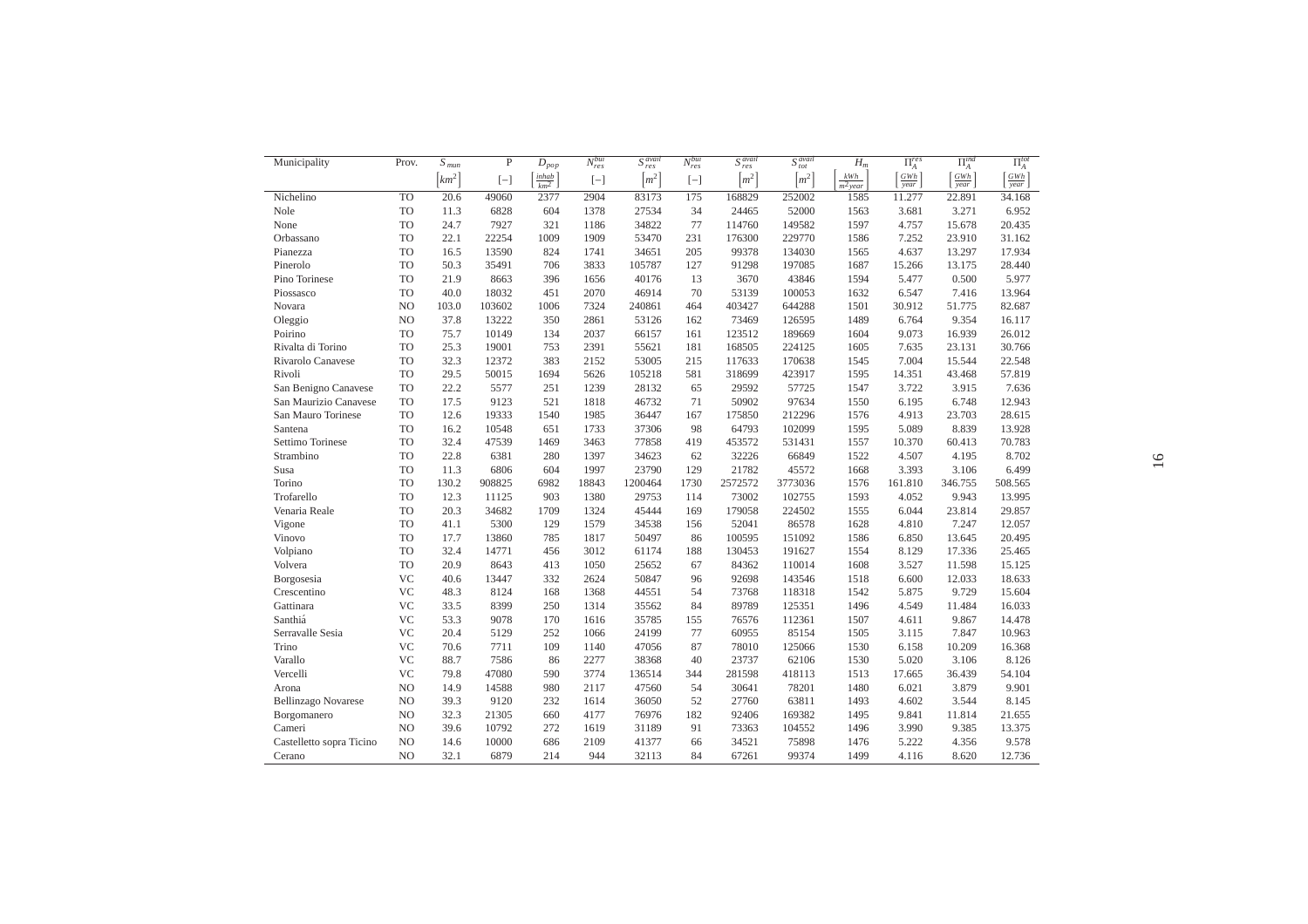| Municipality            | Prov.          | $\overline{S}_{\it{mun}}$ | $\mathbf{P}$ | $D_{pop}$            | $N_{res}^{bui}$ | $S_{res}^{avail}$  | $\overline{N_{res}^{bui}}$ | $S_{res}^{avail}$  | $S_{tot}^{avail}$              | $H_m$               | $\Pi_A^{res}$   | $\Pi_A^{ind}$                | $\Pi_A^{tot}$ |
|-------------------------|----------------|---------------------------|--------------|----------------------|-----------------|--------------------|----------------------------|--------------------|--------------------------------|---------------------|-----------------|------------------------------|---------------|
|                         |                | $\lceil km^2 \rceil$      | $[-]$        | $\frac{inhab}{km^2}$ | $[-]$           | $\left[m^2\right]$ | $[-]$                      | $\left[m^2\right]$ | $\left\lceil m^2 \right\rceil$ | $kWh$<br>$m^2$ year | $GWh$ ]<br>year | $GWh$ ]<br>$\overline{year}$ | GWh<br>year   |
| Galliate                | N <sub>O</sub> | 29.5                      | 15062        | 510                  | 2052            | 54012              | 135                        | 85795              | 139807                         | 1496                | 6.908           | 10.974                       | 17.882        |
| Gozzano                 | NO             | 12.5                      | 5808         | 464                  | 1510            | 27748              | 109                        | 70643              | 98391                          | 1503                | 3.568           | 9.082                        | 12.650        |
| Romentino               | NO             | 17.7                      | 5133         | 290                  | 675             | 19808              | 40                         | 23820              | 43628                          | 1496                | 2.534           | 3.048                        | 5.582         |
| Trecate                 | NO             | 38.4                      | 19602        | 511                  | 1804            | 48090              | 147                        | 84707              | 132797                         | 1499                | 6.166           | 10.862                       | 17.028        |
| Alba                    | <b>CN</b>      | 54.0                      | 30994        | 574                  | 3505            | 101333             | 118                        | 167527             | 268860                         | 1632                | 14.140          | 23.376                       | 37.516        |
| <b>Bagnolo Piemonte</b> | <b>CN</b>      | 62.9                      | 5969         | 95                   | 3008            | 47984              | 11                         | 7614               | 55598                          | 1713                | 7.030           | 1.116                        | 8.146         |
| Barge                   | <b>CN</b>      | 82.4                      | 7757         | 94                   | 3874            | 62643              | 74                         | 26864              | 89506                          | 1692                | 9.064           | 3.887                        | 12.951        |
| Borgo San Dalmazzo      | <b>CN</b>      | 22.3                      | 12212        | 549                  | 1856            | 42916              | 93                         | 68995              | 111911                         | 1781                | 6.538           | 10.511                       | 17.049        |
| <b>Boves</b>            | <b>CN</b>      | 51.1                      | 9889         | 194                  | 2305            | 47134              | 38                         | 32946              | 80080                          | 1777                | 7.163           | 5.007                        | 12.169        |
| Bra                     | <b>CN</b>      | 59.6                      | 29608        | 497                  | 4462            | 106266             | 201                        | 160320             | 266586                         | 1633                | 14.837          | 22.384                       | 37.221        |
| <b>Busca</b>            | <b>CN</b>      | 65.8                      | 9941         | 151                  | 2748            | 64816              | 86                         | 43673              | 108490                         | 1743                | 9.662           | 6.510                        | 16.173        |
| Canale                  | <b>CN</b>      | 18.0                      | 5747         | 319                  | 1200            | 29987              | 59                         | 42219              | 72206                          | 1615                | 4.141           | 5.830                        | 9.970         |
| Caraglio                | <b>CN</b>      | 41.5                      | 6780         | 163                  | 1933            | 42321              | 59                         | 29568              | 71889                          | 1776                | 6.427           | 4.491                        | 10.918        |
| Cavallermaggiore        | <b>CN</b>      | 51.6                      | 5418         | 105                  | 1340            | 40609              | 70                         | 42846              | 83455                          | 1634                | 5.675           | 5.988                        | 11.663        |
| Centallo                | <b>CN</b>      | 42.8                      | 6681         | 156                  | 1607            | 40274              | 38                         | 19013              | 59287                          | 1713                | 5.901           | 2.786                        | 8.687         |
| Ceva                    | <b>CN</b>      | 43.0                      | 5884         | 137                  | 1373            | 33042              | 31                         | 21064              | 54106                          | 1691                | 4.779           | 3.046                        | 7.825         |
| Cherasco                | <b>CN</b>      | 81.2                      | 8287         | 102                  | 2132            | 56533              | 128                        | 107956             | 164489                         | 1639                | 7.922           | 15.128                       | 23.051        |
| Cuneo                   | <b>CN</b>      | 119.9                     | 55201        | 460                  | 5955            | 207519             | 240                        | 251439             | 458957                         | 1752                | 31.101          | 37.683                       | 68.784        |
| Dronero                 | <b>CN</b>      | 58.9                      | 7313         | 124                  | 2108            | 48223              | 37                         | 30131              | 78353                          | 1772                | 7.308           | 4.566                        | 11.875        |
| Fossano                 | <b>CN</b>      | 130.7                     | 24595        | 188                  | 4568            | 124739             | 236                        | 181887             | 306626                         | 1685                | 17.974          | 26.208                       | 44.182        |
| Mondoví                 | <b>CN</b>      | 87.3                      | 22473        | 258                  | 3562            | 98159              | 180                        | 146642             | 244801                         | 1707                | 14.326          | 21.403                       | 35.729        |
| Peveragno               | <b>CN</b>      | 68.4                      | 5448         | 80                   | 2214            | 49593              | 31                         | 22365              | 71959                          | 1775                | 7.528           | 3.395                        | 10.923        |
| Racconigi               | <b>CN</b>      | 48.0                      | 10068        | 210                  | 1746            | 48866              | 87                         | 63144              | 112010                         | 1621                | 6.773           | 8.752                        | 15.526        |
| Saluzzo                 | <b>CN</b>      | 75.8                      | 16797        | 222                  | 2575            | 83676              | 95                         | 70236              | 153912                         | 1657                | 11.857          | 9.953                        | 21.810        |
| Savigliano              | <b>CN</b>      | 110.7                     | 20845        | 188                  | 3215            | 111334             | 211                        | 130787             | 242121                         | 1664                | 15.845          | 18.613                       | 34.458        |
| Sommariva del Bosco     | <b>CN</b>      | 35.6                      | 6326         | 178                  | 1294            | 33520              | 43                         | 33798              | 67317                          | 1625                | 4.658           | 4.697                        | 9.354         |
| Verzuolo                | <b>CN</b>      | 26.2                      | 6406         | 245                  | 1312            | 34226              | 34                         | 57965              | 92191                          | 1701                | 4.979           | 8.433                        | 13.412        |
| Villanova Mondoví       | <b>CN</b>      | 28.4                      | 5771         | 203                  | 1405            | 32452              | 51                         | 26498              | 58951                          | 1742                | 4.835           | 3.948                        | 8.783         |
| Asti                    | AT             | 151.8                     | 75298        | 496                  | 10530           | 195098             | 816                        | 378624             | 573722                         | 1580                | 26.356          | 51.148                       | 77.503        |
| Canelli                 | AT             | 23.6                      | 10628        | 451                  | 2213            | 57366              | 178                        | 131182             | 188547                         | 1595                | 7.823           | 17.889                       | 25.713        |
| Costigliole d'Asti      | AT             | 36.9                      | 6061         | 164                  | 2404            | 45872              | 102                        | 30630              | 76502                          | 1595                | 6.258           | 4.178                        | 10.436        |
| Nizza Monferrato        | AT             | 30.4                      | 10388        | 342                  | 2173            | 57570              | 119                        | 54218              | 111788                         | 1587                | 7.816           | 7.361                        | 15.176        |
| San Damiano d'Asti      | AT             | 48.0                      | 8445         | 176                  | 2602            | 49279              | 132                        | 43608              | 92887                          | 1597                | 6.731           | 5.956                        | 12.687        |
| Villanova d'Asti        | AT             | 42.1                      | 5600         | 133                  | 1448            | 37045              | 140                        | 133000             | 170045                         | 1607                | 5.090           | 18.274                       | 23.364        |
| Acqui Terme             | AL             | 33.4                      | 20426        | 611                  | 3059            | 75170              | 108                        | 62722              | 137892                         | 1589                | 10.216          | 8.524                        | 18.740        |
| Alessandria             | AL             | 204.0                     | 93676        | 459                  | 10617           | 300326             | 643                        | 426932             | 727258                         | 1537                | 39.485          | 56.131                       | 95.616        |
| Arquata Scrivia         | AL             | 23.4                      | 6127         | 262                  | 1538            | 21886              | 38                         | 46195              | 68081                          | 1588                | 2.973           | 6.275                        | 9.248         |
| Casale Monferrato       | AL             | 86.3                      | 36039        | 418                  | 4429            | 163582             | 188                        | 172619             | 336201                         | 1532                | 21.428          | 22.612                       | 44.040        |
| Castelnuovo Scrivia     | AL             | 45.4                      | 5513         | 121                  | 1023            | 38368              | 65                         | 43677              | 82044                          | 1517                | 4.977           | 5.666                        | 10.642        |
| Novi Ligure             | AL             | 54.2                      | 28581        | 527                  | 3476            | 85134              | 123                        | 110296             | 195430                         | 1562                | 11.375          | 14.737                       | 26.112        |
| Ovada                   | AL             | 35.3                      | 11912        | 337                  | 2047            | 48721              | 76                         | 74640              | 123360                         | 1607                | 6.695           | 10.257                       | 16.953        |
| Serravalle Scrivia      | AL             | 16.0                      | 6272         | 392                  | 1113            | 21716              | 60                         | 69499              | 91215                          | 1566                | 2.908           | 9.308                        | 12.217        |